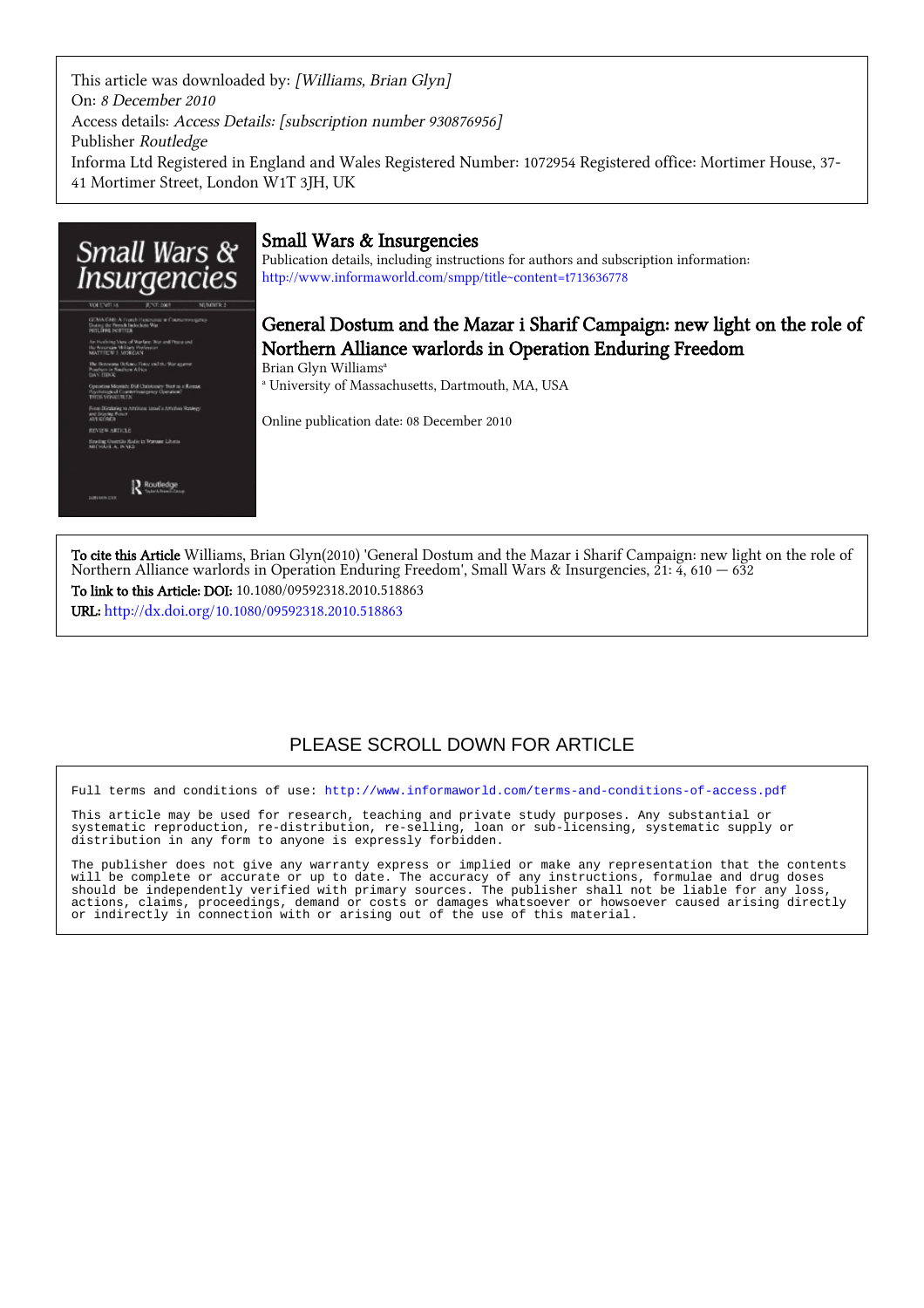

# REPORT FROM THE FIELD

# General Dostum and the Mazar i Sharif Campaign: new light on the role of Northern Alliance warlords in Operation Enduring Freedom

Brian Glyn Williams\*

University of Massachusetts, Dartmouth, MA, USA

This report sheds new light on the CIA and US Special Forces' covert campaign alongside Afghan Northern Alliance leader General Dostum's horse-mounted Uzbeks during 2001's Operation Enduring Freedom. In 2003 and 2005 the author traveled over the Hindu Kush Mountains to the plains of Northern Afghanistan and lived with the legendary Northern Alliance opposition leader General Dostum. His aim was to recreate Dostum's campaign alongside the CIA and Special Forces to seize the holy city of Mazar i Sharif from the Taliban in November 2001. Based on interviews with Dostum and his Uzbek commanders, this article recreates this proxy offensive that saw the Northern Alliance opposition break out of the mountains, seize this shrine town and bring the Taliban house of cards falling down in a matter of weeks. Up until now the indigenous Afghan Uzbeks, who played a crucial role as a 'boots on the ground' fighting force for Centcom, have been cast as a mere backdrop for American heroics. Now their side of the story and their links to the mysterious shrine of Mazar i Sharif are for the first time revealed.

Keywords: CIA Special Activities Division; Green Berets; Uzbeks; Mazar i Sharif; Northern Alliance; Massoud; Dostum; ODA 595; Captain Mark Nutsch; B-52s; Air force ground controllers

### A 'Light Foot Print' Campaign in the Hindu Kush Mountains

While 2003's Operation Iraqi Freedom involved a 'heavy footprint' of over 100,000 troops, 2001's Operation Enduring Freedom by contrast achieved its goal of toppling the Taliban regime with no more than 350 US 'boots on the ground' in Afghanistan.<sup>1</sup> The secret to the success of the Afghan campaign was US Central Command's use of anti-Taliban proxy fighters belonging to Afghanistan's Northern Alliance opposition. In 2001, thousands of these indigenous Afghan forces moved against the Taliban in conjunction with the US Air Force and a handful of Green Berets and CIA Special Activities Division operators to topple the Taliban Islamic Amirate in less than two months. It was

ISSN 0959-2318 print/ISSN 1743-9558 online  $© 2010 Taylor & Francis$ DOI: 10.1080/09592318.2010.518863 http://www.informaworld.com

<sup>\*</sup>Email: bwilliams@umassd.edu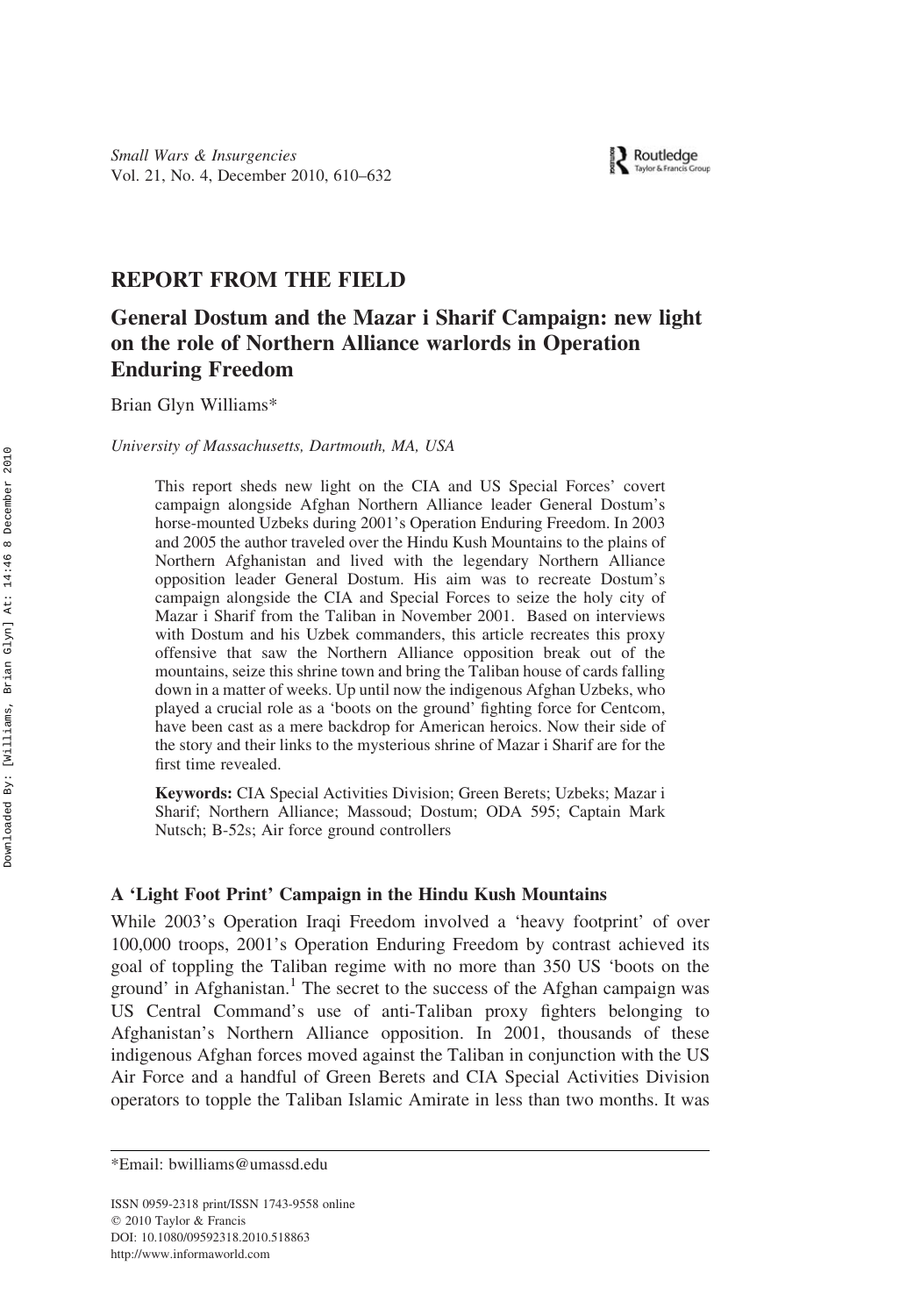these native forces that provided Centcom with an army on the ground that was required to flush Taliban forces out of their positions and seize and hold territory. The few intrepid Western journalists in the country at the time reported remarkable scenes including one wherein Northern Alliance Uzbeks, the direct descendents of the Mongol Golden Horde, charged on horseback against the Taliban as the US air force supported them with JDAMs and laser guided bombs.<sup>2</sup> Through many such offensives the Americans were able to effect a regime change in the Hindu Kush Mountains of Afghanistan, long known as the 'Graveyard of Empires', with fewer than a half a dozen US soldiers killed in action.

But for all of its importance in helping Centcom achieve an unprecedented military success in the killing mountains of Afghanistan, Western military historians have made little effort to understand the Northern Alliance or its contribution to the campaign. Instead, the few works on the subject have focused almost exclusively on the heroics of the small bands of US special operators who operated in the country in the months after 9/11.3 While the skill and bravery of the Green Berets, Air Force close air support controllers and CIA operatives who liaised with the Northern Alliance fighters is indisputable, the American-centric accounts of the war have failed to take into account the crucial role of the Northern Alliance ground forces in helping the US and its NATO allies achieve their objectives. Rather, the Northern Alliance has been cast as a colorful Afghan backdrop for American bravery. This has led to hubristic accounts of the role of Americans in the war that overlook the vital role of the Northern Alliance ground forces in seizing territory against the Taliban from November to December 2001.<sup>4</sup>

This article aims to explore this largely unexamined chapter in the history of Operation Enduring Freedom by examining the contributions of one of the more dynamic Northern Alliance jang salars (warlords), the Uzbek commander General Abdul Rashid Dostum. In so doing, it will shed new light not only on the important role of America's indigenous Afghan allies in the campaign, but will illuminate the history of one of Afghanistan's most legendary war leaders known to most of his countrymen as the Pasha (Commander).

# Dostum and the struggle for Afghanistan: piecing together the pre-history of Operation Enduring Freedom

One of the biggest complaints that Afghans have about American involvement in their country is the Americans' lack of knowledge of pre-9/11 Afghanistan, especially the history of its various races and ethnic groups. A mastery of this complex ethnic history is crucial to understanding the success of Operation Enduring Freedom. In order to piece together the oft overlooked indigenous Afghan role in this operation, I did what few outsiders have done and traveled to Afghanistan to live with General Dostum and learn this history. As the most militarily aggressive of all the Northern Alliance commanders, Dostum is a living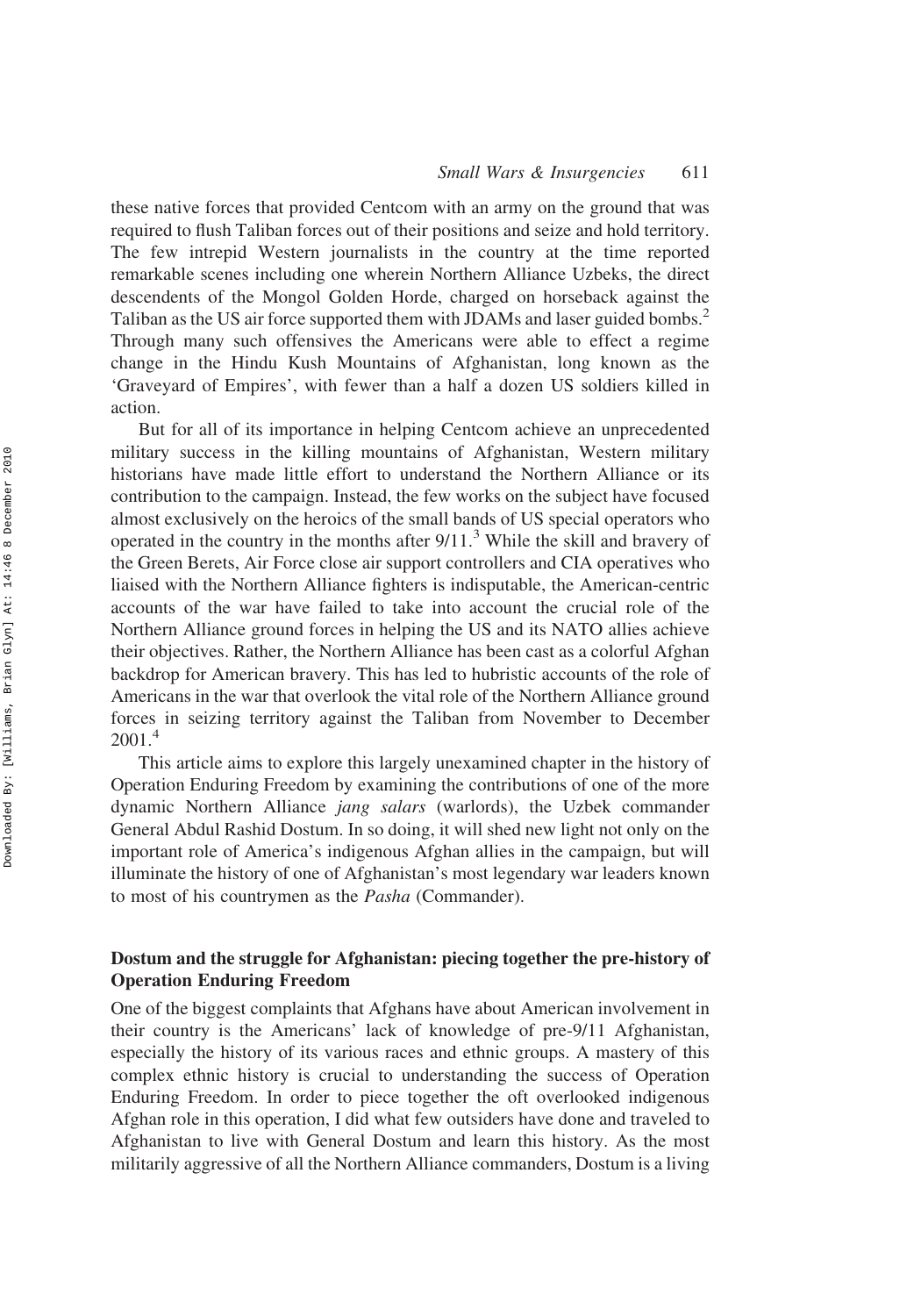history of the campaign and was able to provide the missing half of the story of Operation Enduring Freedom from the local Afghan perspective.

To reach Dostum's Massachusetts-sized unofficial realm in the steppes of northern Afghanistan, I traveled from Kabul over the Hindu Kush Mountains and down to a shrine town known as Mazar i Sharif. There I managed to meet the notoriously inaccessible warlord whose horse-mounted Uzbek troops played a decisive role in Operation Enduring Freedom. While Dostum had a deep distrust of Western journalists who have given him bad coverage in the media, he allowed me to live with him for the summer of 2003. I returned to live with him for the summer of 2005 and subsequently traced some of the battlefields of northern Afghanistan in 2007 and 2009.<sup>5</sup>

In the process I came to understand the importance of the Afghan word *qawm*, which is usually translated as 'ethnic group'. As an ethnic Uzbek, Dostum made it clear that the real roots of his power and one of the primary reasons he and other Northern Alliance leaders fought against the Taliban was ethnicity. In the immediate aftermath of 9/11 few outsiders had a mastery of Afghanistan's complex ethnic mosaic and many continue to lump this multi ethnic people together under the label of 'Afghanis' (the Afghani is actually the Afghan currency and calling this country's diverse ethnic groups 'Afghanis' is akin to calling the eclectic races of Europe 'Euros'). Understanding the diversity of ethnic groups in Afghanistan is key to understanding the battle order and objectives of the Northern Alliance and Taliban before and during Operation Enduring Freedom.

As Dostum explained to me, the Taliban were primarily made up of Pashtuns (40% of Afghanistan), an Indo-European or 'Aryan' ethnic group that has historically been concentrated in the south and east of Afghanistan in the socalled Pashtun belt. The Pashtuns, who are also known by the name Afghans, created the state of Afghanistan by definitively conquering surrounding ethnic groups in the 1880s. Those groups who were subdued included the Tajiks (25% of Afghanistan) who are Sunni Persians living predominantly in Afghanistan's northeast, Hazaras (10%) who are Persian-speaking Shi'ite Mongols who live in the central mountains of the country, and the Uzbeks (10%) who are Turko-Mongols descended from the Golden Horde living in the northern plains.<sup>6</sup>

The Sunni Pashtuns, who gave Afghanistan its kings and presidents, were the dominant race in Afghanistan and persecuted the Hazaras who were known as Shi'ite Mongol 'flat nose heretics' and to a lesser degree the Uzbeks who were Turko-Mongol ghulams (a derogatory word meaning 'slave warriors'), but not the Persian (or Dari) speaking Tajiks who played a major role in the state.<sup>7</sup>

When the USSR invaded Afghanistan in 1979 and became involved in a nineyear counterinsurgency against the mujahideen Islamic rebels, it sought to exploit Afghanistan's ethnic cleavages in much the same way it had in the Soviet Central Asian republics. As part of their divide and rule policy, the Soviets were able to win over many disgruntled Uzbeks and Hazaras to help them fight against Pashtun and Tajik mujahideen rebels. In return, the Soviets and their local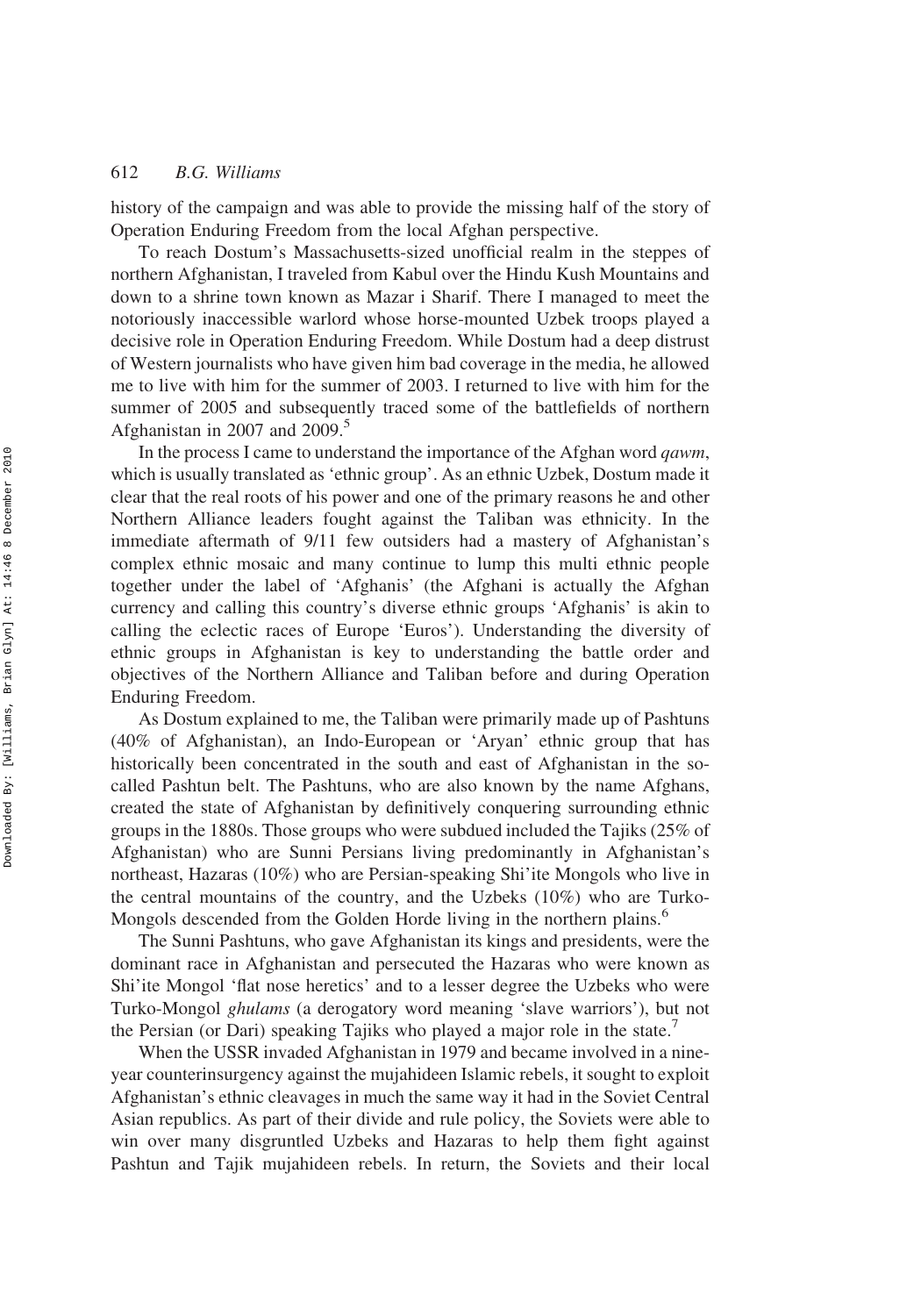Afghan Communist allies gave several Hazara and Uzbek pro-government militias funds, autonomy, and weapons to use against their traditional enemies, the Pashtuns, and to a lesser extent against the Tajiks.

The most effective pro-Communist government militia was an Uzbek force of 40,000 known as the 53rd Infantry Division. The 53rd Division or Jowzjani Militia was formed by one Abdul Rashid 'Dostum' in the town of Sheberghan, which lies west of Mazar i Sharif.<sup>8</sup> Under Dostum's influence, Sheberghan became known as 'Little Moscow' and was a center of Communist influence. In fact Dostum and his militiamen became so effective at flushing the mujahideen out of their home province of Jowzjan that they were deployed to the south to fight the Pashtun mujahideen in an area extending from Kabul to Kandahar. There they earned the title of *gilamians* (those who steal carpets) for plundering their enemies. In the south they fought against such Islamist fighters as Gulbuddin Hekmatyar, a fanatical Pashtun mujahideen leader who is currently fighting alongside the Taliban, and Osama Bin Laden and his Arab jihadi volunteers. They also fought in the north against the most famous of all the mujahideen, the moderate Tajik leader, Massoud the Lion of Panjsher.

While Dostum, who was an ethnic opportunist, fought to gain power for himself and his people, he and his Uzbek followers were also secularists who disliked the increasing fundamentalism of the Pashtun and Tajik mujahideen. They were more than willing to work as a rapid reaction force for the secular Afghan Communist government led by President Mohammad Najibullah (a Pashtun) if they could acquire wealth, power, and autonomy and were not subject to *shari'ah*-Islamic law. This *modus vivendi* between the Pashtundominated Communist Party and their Uzbek praetorian guards lasted as long as Najibullah could pay off Dostum.

For three years after the Soviets pulled out of Afghanistan in February 1989, Dostum and his hard fighting Uzbeks propped up Najibullah's Afghan Communist regime against the Islamist mujahideen. But when the Soviet Union, which had bankrolled President Najibullah, fell apart in December 1991, the funds dried up and the writing was on the wall. As his funds were cut off, Najibullah was convinced by Pashtun members of the Communist Party to disarm Dostum and his Uzbek *ghulams* lest they break away from their historic Pashtun masters. President Najibullah subsequently tried having Dostum and his commanders killed, but Dostum was warned in advance by an unlikely source, Massoud the Lion of Panjsher.<sup>9</sup> Massoud the legendary Tajik mujahideen commander suggested that he and Dostum, as fellow northerners, put aside their differences and join forces in the impending battle for the future of Afghanistan. As the fanatical Pashtun mujahideen leader Hekmatyar marched on Kabul to take it from the crumbling Communist government, Dostum and Massoud raced south and defeated him.

This seizure of power by northern ethnic upstarts inaugurated the Afghan Civil War of 1992 to 1996. During this war Dostum carved out an autonomous zone in the north based upon the holy shrine town of Mazar i Sharif. There he and his ex-Communist Uzbek forces ran a secular mini-state where women could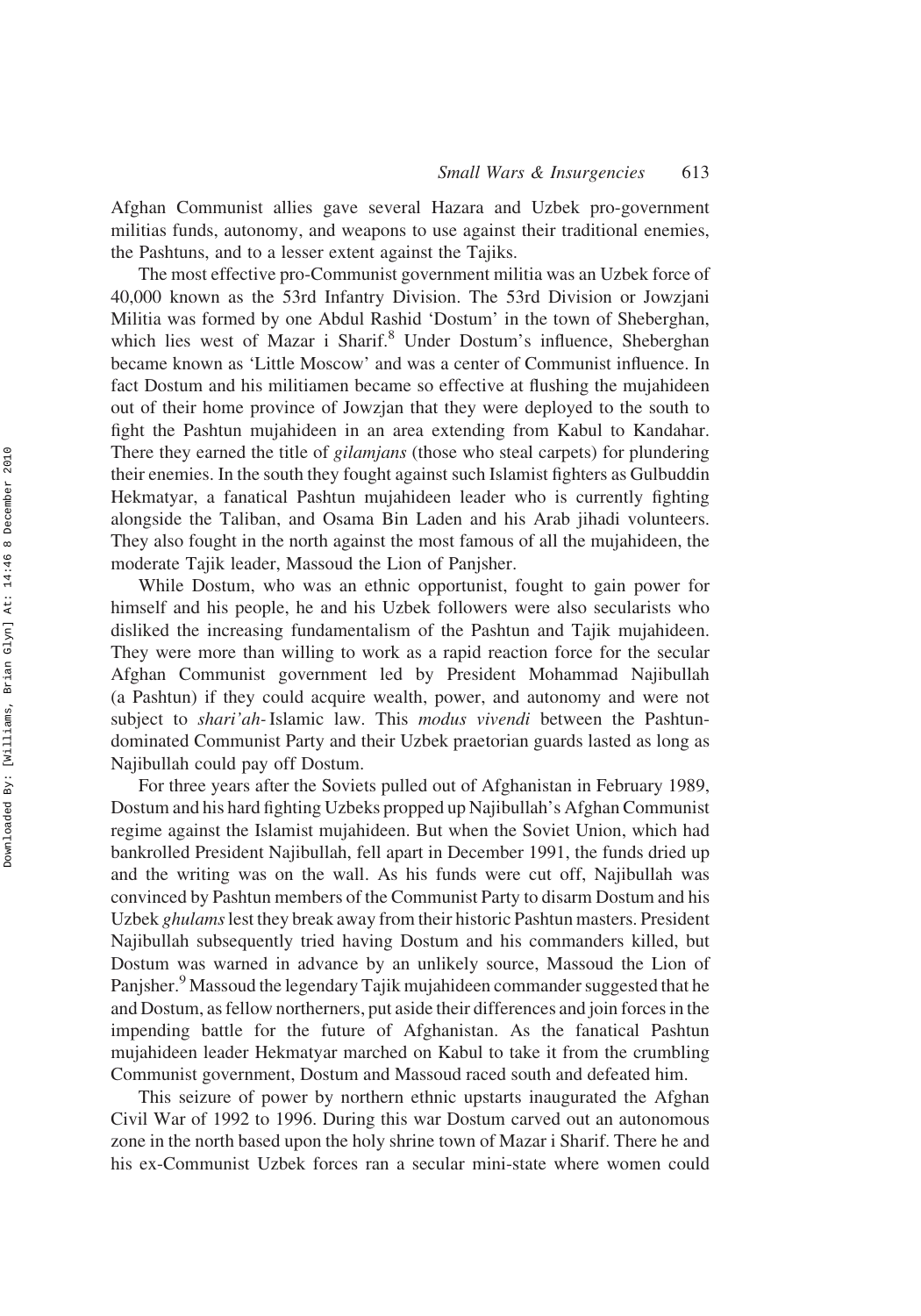freely attend university, alcohol was openly sold, and strict Islamic law was not enforced.<sup>10</sup> Dostum was by now a warlord, i.e. a leader whose autonomous substate regime was based on military power.<sup>11</sup> While he was beloved by the people of the north for maintaining a stable, secular, multiethnic mini-state based in Mazar i Sharif, Dostum involved himself in Afghanistan's civil war and once bombarded Kabul as part of a coup d'état attempt against the mujahideen government.

The Afghan Civil War ended when a new force appeared on the scene, the Taliban (in Pashto the 'Students'). The Taliban maximalists declared war on the competing mujahideen and ex-Communist factions in Afghanistan and launched a campaign of conquest in 1995. The Taliban, who were Pashtun fundamentalists from the southern region of Kandahar, then swept across the country enforcing an unprecedented form of Islamic puritanism on the conquered peoples. In 1996 they captured Kabul and declared war on Dostum for his secularism and threat to Pashtun dominance. In response Dostum once again joined with Massoud the Lion of Panjsher as well as the Hazaras in creating the Northern Alliance opposition. Dostum was the most powerful component of this alliance until he was betrayed by a subordinate's fighting force in 1997 and finally defeated by the Taliban in  $1998$ .<sup>12</sup>

In the spring of 1998 Dostum fled to Turkey and his secular realm was overrun by the Taliban. In Dostum's absence, the Pashtun Taliban banned ancient Sufi ceremonies at the holy shrine of Mazar i Sharif, forbade women from attending university, slaughtered Uzbeks and Hazaras, and executed women for such crimes as adultery.<sup>13</sup> With the subsequent fall of the Hazara region in the Hindu Kush Mountains, the only free Northern Alliance enclave remaining was the Tajik lands based on the Panjsher Valley in the north east. There in this fragile sanctuary, Massoud, the last man standing in the opposition, carried on a lonely struggle against the Taliban and their al-Qaeda allies. $14$ 

As the pressure on Massoud mounted in 2001, he made a desperate plea to Dostum and other exiled anti-Taliban leaders such as Ismail Khan, a Tajik commander from the western town of Herat, to return to join the struggle. In April 2001, Dostum said goodbye to his wife and children in Ankara, Turkey and flew back to Massoud's enclave on what his family felt was a one-way mission that would end in his death.<sup>15</sup> Once back in Afghanistan, Dostum was inserted by a Northern Alliance Mil-8 helicopter into the high Hindu Kush Mountains to a rebel Uzbek sanctuary known as the Dar y Suf (River of Caves) Valley. There Dostum rallied about 2,000 Uzbek cheriks (horse-mounted guerillas) to begin a hit and run war on the Taliban occupying the plains of the north. The *cheriks'* main goal was to divert Taliban resources from the summer campaign against Massoud's hard pressed lines in the northeast and in this they succeeded admirably. Dostum survived several Taliban Mig-21 bombing attacks on his remote base and succeeded in diverting as many as 5,000 desperately needed Taliban from the front lines against Massoud to suppress his rebellion.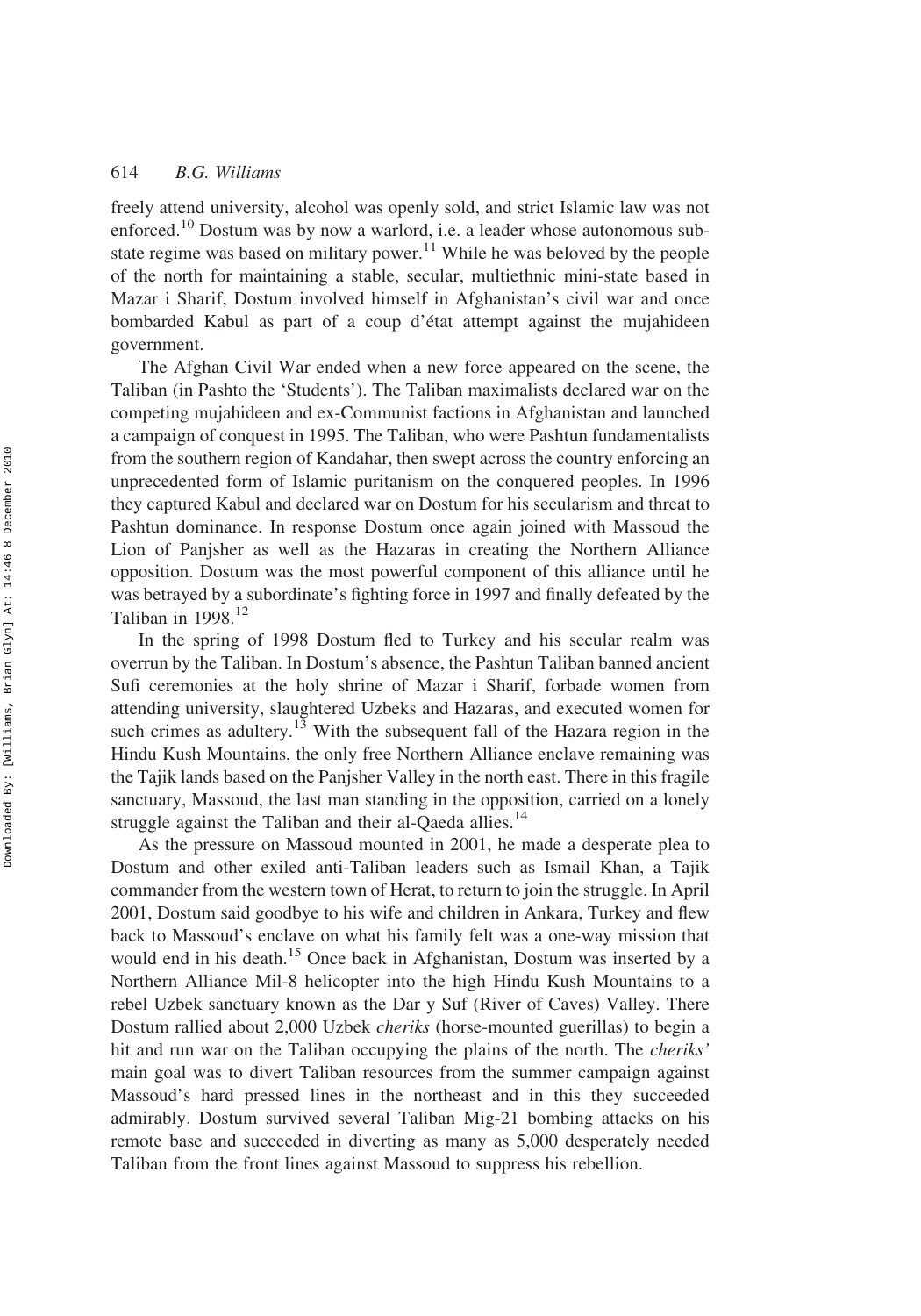But time was clearly not on Dostum's side in the late summer of 2001. The Taliban army, which consisted of 55,000 fighters, was able to launch a blockade of the mountains and send larger formations to crush his raiders when they seized territory. To compound matters, on 9 September 2001, Massoud, the real mastermind and overlord of the Northern Alliance, was killed by an al-Qaeda suicide bomber. When Dostum's liaison in the Panjsher Valley relayed the news to him that evening, Dostum realized that he had just been elevated to the unenviable status of highest profile Northern Alliance opposition leader. Undeterred, Dostum and his commanders held a council meeting on 10 September and decided to continue their struggle to its bitter end.

But subsequent events in distant North America were soon to propel the Northern Alliance Uzbeks' lonely struggle in the forgotten Cold War battlefield of Afghanistan onto the world stage.

## Enter the Americans

On the morning of 12 September Dostum's agents in Uzbekistan called him in the Hindu Kush Mountains on his satellite phone to tell him about the shocking events in Washington, Pennsylvania, and New York the day before. Dostum had actually been to New York working on an oil deal in 1995 and had seen the World Trade Center for himself. He knew what its destruction meant and predicted that the Americans would respond with force. Recalling the Afghan adage that the 'enemy of my enemy is my friend,' Dostum saw an opportunity to ally himself with the world's most powerful military force in fighting his sworn enemies. He quickly got into contact with an American expat working for Unocal in Uzbekistan and through him contacted the CIA's Counterterrorism Center in Tysons Corner, Virginia.

Introducing himself as a 'son of Afghanistan, named Abdul Rashid Dostum', the Uzbek commander claimed he was willing to wage a lightning war against America's Taliban enemies.<sup>16</sup> Specifically, he offered to strike from his remote base in the Dar y Suf Valley of the Hindu Kush Mountains towards the city of Mazar i Sharif, the holiest city in Afghanistan. If his fighters could capture the shrine of Ali in Mazar i Sharif, he claimed they would fulfill a prophecy going back to the time of medieval Uzbek ruler named Shaybani Khan. According to Dostum, this symbolic act would prove to the Afghans that the wheels of fate had turned against the Taliban, and their tribal army would quickly break up and defect to the Northern Alliance.<sup>17</sup> With one symbolic stroke, the US and its Afghan ally could seize the mandate to rule Afghanistan and decapitate the Taliban regime. America could thus avoid the fate of the Soviets and the nineteenth-century British who had suffered thousands of losses in the unforgiving mountains of Afghanistan after launching ill-conceived frontal invasions.

It did not take the CIA long to understand the importance of Dostum's electrifying message from the Hindu Kush. Here was an indigenous, anti-Taliban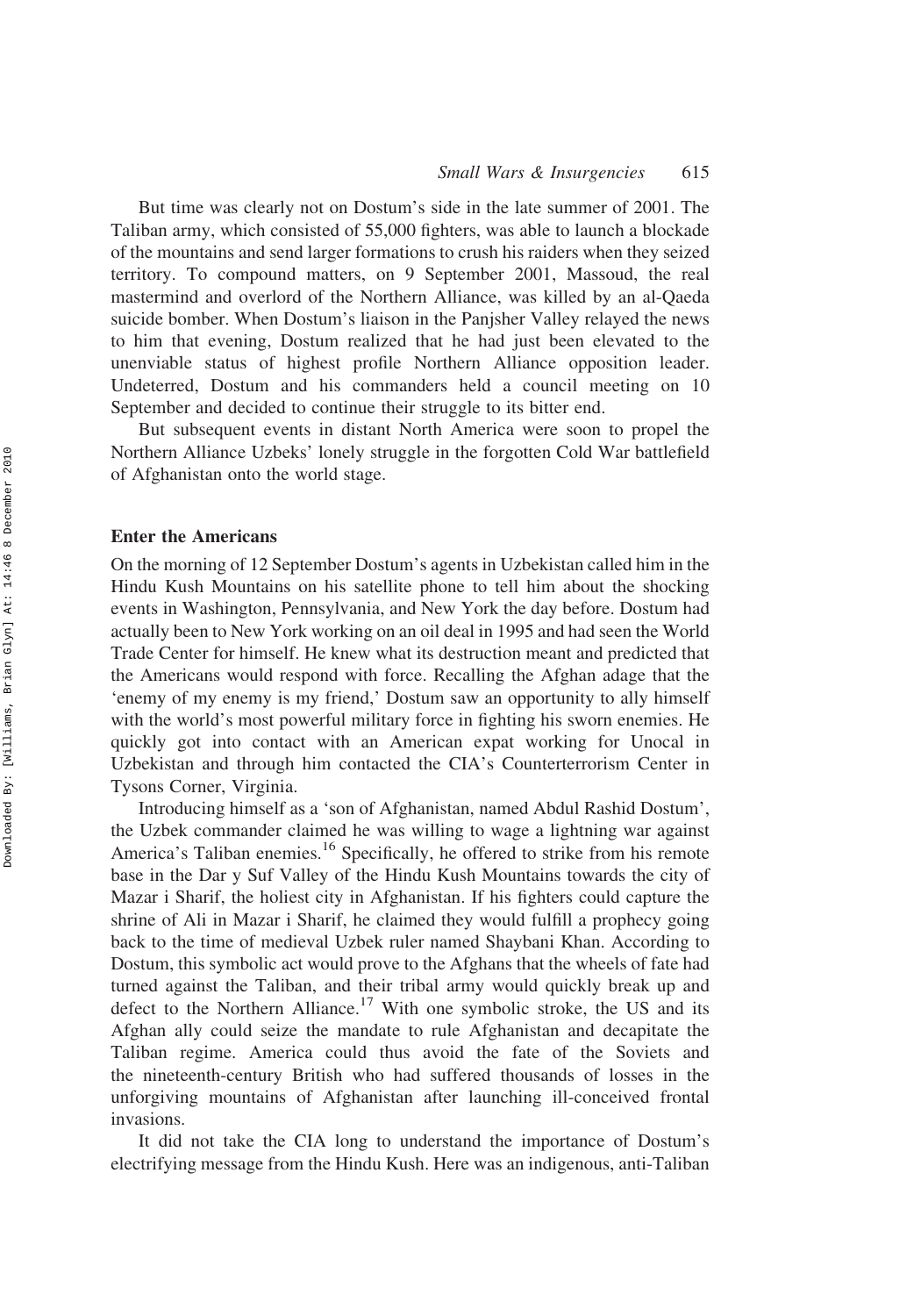Muslim leader who knew the local terrain. He also claimed to have knowledge of a prophecy surrounding a desert shrine that might facilitate the toppling of the Taliban regime. While Centcom had not made contingency plans for an invasion of land-locked Afghanistan, one far-sighted US official had already drawn up an outline for an intelligence-driven war against the Taliban driven by the Northern Alliance that dovetailed with Dostum's plan. Eight months prior to 9/11, counterterrorism chief, Richard Clarke, had provided the CIA with a plan known as the Blue Sky Memo, which called for arming the Northern Alliance and using it to attack al-Qaeda.<sup>18</sup> This memo, which was shelved until 9/11, called for, 'Massive support to anti-Taliban groups such as the Northern Alliance led by Ahmad Shah Massoud', as well as winning over Pakistani support and the targeted killings of al-Qaeda leaders using Predator aerial drones.<sup>19</sup> As this secret memo makes clear, it was the CIA that initiated the plan for linking up of US Special Forces with the Northern Alliance opposition, not the military.<sup>20</sup>

The CIA's Counterterrorism Center offered a plan that would allow the US to have 'boots on the ground' without leaving a 'heavy footprint' in this land dominated by xenophobic Pashtun tribesmen. Fully aware of the importance of Dostum as a Muslim indigenous ally, the CIA took the lead in the campaign to develop a way to use his proxy forces to move against the Taliban. As the CIA and Special Forces began to synchronize their plans, CIA head George Tenet sent a secret memo to President George Bush which said:

We need to go in fast, hard and light. Everyone, including al-Qaida and the Taliban, are expecting us to invade Afghanistan the same way the Soviets did in the 1980s. Bin Laden and his followers expect a massive invasion. They believe we will withdraw in the face of casualties and never engage them in hand-to-hand combat. They are going to get the surprise of their lives.

Having been given the go ahead to spearhead the light 'invasion' of Afghanistan, the CIA's CTC then selected two Special Activities Division operatives to be inserted into the Hindu Kush Mountains to liaise with Dostum and make preparations for the arrival of an ODA Team (Operational Detachment Alpha, a.k.a. a Green Beret A-Team). The CIA chose two experienced field hands who knew the region well. These were Dave Tyson, an ex-military specialist who had learned Uzbek at Indiana University, and 'R.J.', a professorial-looking Tajik-Persian speaker who had cut his teeth in the 1980s covertly arming the mujahideen 'freedom fighters' for *jihad* against the Soviets.<sup>22</sup> On the night of 16 October R.J. and Dave Tyson boarded an MH-47 twin-prop Chinook helicopter flown by the 160th Special Operations Aviation Regiment and were flown from the US airbase at Karshi-Khanabad in neighboring Uzbekistan to Dostum's mountain base at Dar y Suf. The helicopter flew at night and deposited the agents at a designated landing zone marked out by bonfires.

Over the next couple of days the two agents worked closely with Dostum and his men to lay the foundations for the arrival of a 12-man Green Beret A-Team to be known as Tiger 02. With the CIA agents' help, the A-Team would act as a 'force magnifier' and help call in air strikes on the Taliban.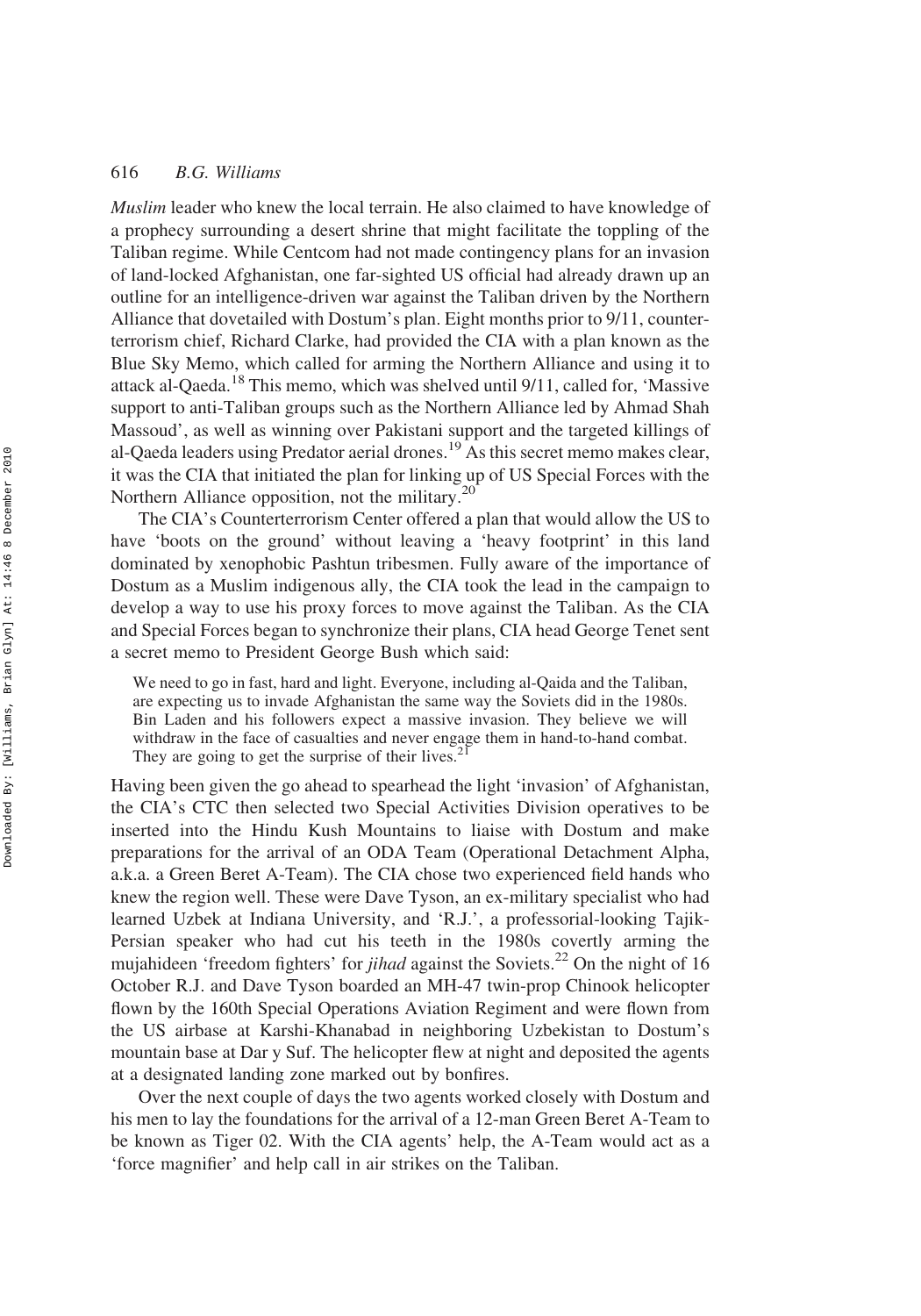But Centcom did not have high expectations for Tiger 02 and two other A-Teams deployed to the Tajik areas around the Panjsher Valley. Many US commanders were pessimistic. They expected that it would take many months of preparation before the Northern Alliance could mount a major offensive in the spring. They felt Kabul might not fall for at least a year. 'They thought they'd let the Special Forces go in and play around for a few months,' recalled one officer assigned to Central Command, 'and then the real fight would occur when the 101st and the 82nd Airborne arrived.'<sup>23</sup>

Regardless of the expectations, three nights later word came that Tiger 02 was ready to deploy. On the night of 19–20 October, a message came from the US base at Karshi-Khanabad, Uzbekistan that the Green Berets were en route. Once again Dostum's men lit up a designated landing zone between the villages of Darya Kamach and Dehi high in the Dar y Suf Valley and waited with excitement for their American allies. When they finally reached their destination at 2 a.m. on 20 October, the members of Tiger 02 were 'locked and loaded' just in case they were attacked by the mysterious Uzbeks. Two members of the team recalled what then happened as follows:

We came out of the helicopter through the dust and clouds. You saw the Afghans coming out to lead us. It was a tense time and very eerie, because they wore robes with AK 47s coming out of them ... It was like Sand People from Star Wars coming at you. Of course you can't see their faces because its dark. And you're just looking up. And they've got their weapons. But they're greeting you.<sup>24</sup>

The Americans were carrying heavy packs, and their equipment 'seemed to float from the landing site under a procession of brown blankets and turbans'.<sup>25</sup> Dostum himself was not at the landing zone at the time of Tiger 02's arrival but he rode up the next morning at 9 a.m. to warmly greet his American allies. When he first arrived he met a nervous team of 12 US soldiers dressed in light tan fatigues wearing black wool jackets and woolen caps. Their nervousness was understandable, as US reporter Bob Woodward put it, 'The CIA and Special Forces teams were out in some pretty tough places alone. They could be attacked, run over, slaughtered or kidnapped and held for hostage.<sup>26</sup> For his part, Dostum was ecstatic to see the American team. Finally someone from the outside world had come to his aid in the lonely battle against the Taliban.<sup>27</sup>

Despite their misgivings, the members of Tiger 02 were warmly greeted by the mysterious Uzbek leader they had erroneously been told was frail, had diabetes, was 83 years old, was missing an arm, and had a fierce hatred for Americans.28 An eyewitness account given by a member of Tiger 02 provides a valuable account of this historic first meeting:

Mid-morning the next day, General Dostum arrived at the compound. The compound was on the edge of a clearing. First, about 20 horsemen came galloping up. They're armed to the teeth, looking pretty rough. And, the heavy beards, RPGs. Your typical Soviet small arms is what they possessed – light machine guns, AK-47s, RPGs. And they come galloping up on horseback. And about ten minutes behind them, another 30 horsemen arrived with General Dostum. This was his main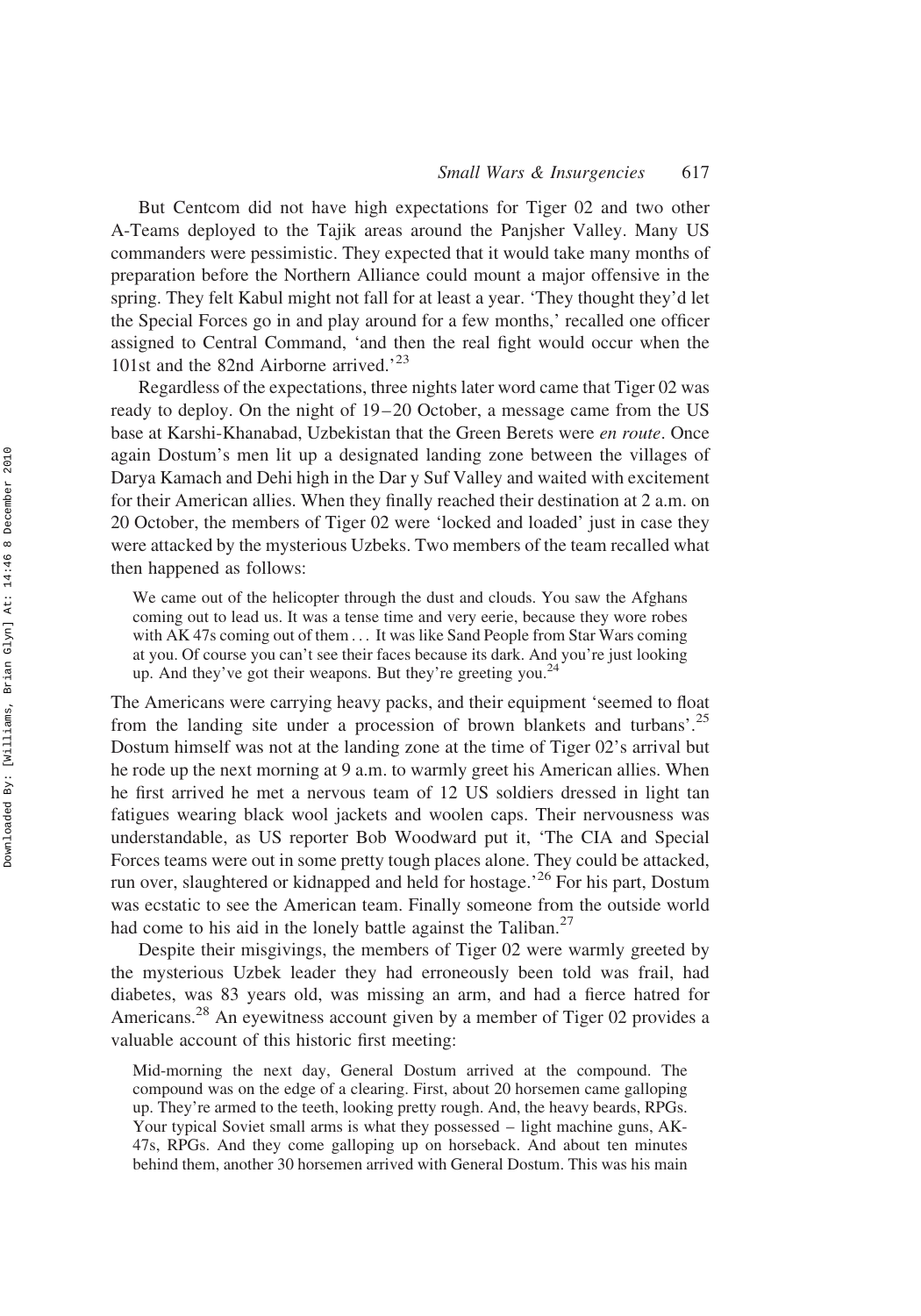body of his personal bodyguards, coming there to meet us. He jumped off the horse. He shook our hands. Thanked us for coming. Led us into his little base camp, and grabbed Mark (the team leader) and I, went up to this little hill, threw out a map, said, 'This is what I want to do today.'<sup>29</sup>

Far from being a one-armed, frail anti-American, the members of Tiger 02 noted that Dostum was 'healthy as an ox', had a 'firm welcome handshake', and made a point of grinning and patting the Americans on the back to reassure them.<sup>30</sup> Having won over his nervous American comrades with his infectious grin, Dostum quickly got to work with his US allies. It was now time to see what the Americans could do to help him fulfill his dream of breaking out of the mountains and moving down on the plains to liberate the holy shrine of Mazar i Sharif and free his people.

#### Dostum, Tiger 02, and the seizure of Mazar i Sharif

Within hours of arriving in the Hindu Kush Mountains, Captain Mark Nutsch, Tiger 02's leader, had split his 12-man team in two. The two components known as Alpha and Bravo then mounted the local horses and rode off along perilous mountain paths to separate overwatches to spy on the Taliban. Only Mark Nutsch, a Kansan who had been raised on a farm, had experience with horse riding, but the rest of the team gradually learned how to ride the Uzbeks' Qataghani steppe ponies.<sup>31</sup>

For the Americans who had been in the US only days before, the transition to riding on horses with turbaned Uzbek raiders from another era in the high mountains of Afghanistan was profound. As they rode past staring villagers who had never dreamed of meeting an American before, they realized that they had truly entered another world. While the Americans had lost 3,000 of their people to the Taliban on 9/11, this isolated people had lost tens of thousands to the fanatics and had seen their homeland occupied by them for over three years. When word came that Americans were riding through their villages, the locals poured out to greet them and stare in awe. Commenting on the natives' primitive conditions, one member of Tiger 02 claimed, 'it was like riding through Biblical Jerusalem.'32 The barren, sand-dune like mountain plateau above the Dar y Suf Valley only added to the exoticness of the 6,500-foot setting.

Finally, after a long day's ride, the two sections of the A-team looked down on two Taliban positions blocking the upper reaches of the Dar y Suf Valley. Through the mountain haze, the Americans noted that the Taliban had old Soviet T-55 and T-62 tanks, artillery, as well as hundreds of fanatical Arab foot soldiers who belonged to Osama Bin Laden's 055 International Brigade in their ranks.<sup>33</sup> Dostum's lightly armed horsemen clearly needed some heavy fire power to level the playing field and enable them to break out of the Dar y Suf Valley and onto the plains of the north. Mark Nutsch aimed to do just that, providing Dostum and his horse-mounted rebels with close air support that would in effect act as airborne artillery. Nutsch began by radioing CAOC (Combined Air Operations Center) and calling for a B-52 airstrike. Soon a venerable B-52 Stratofortress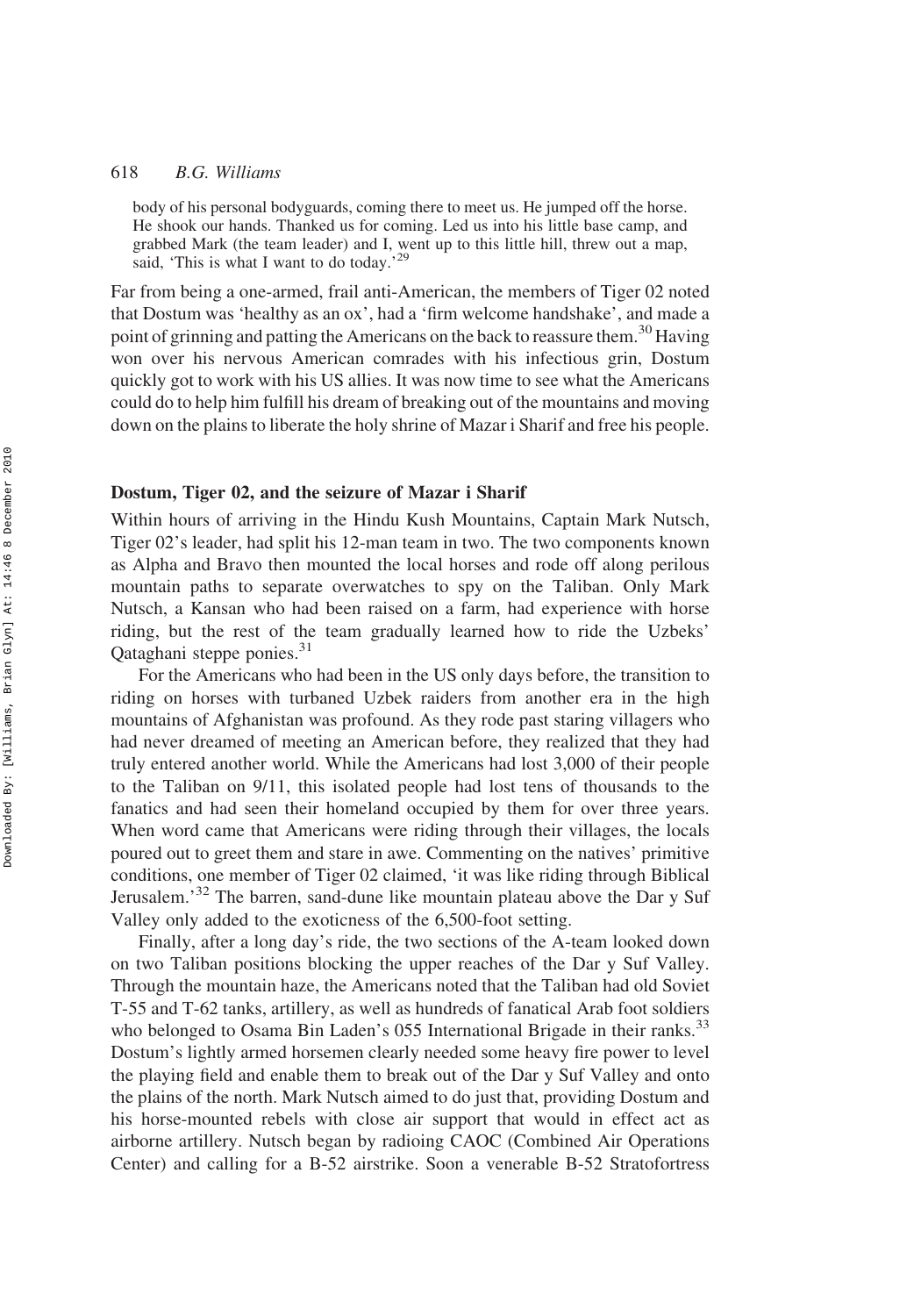appeared as a dot in the sky and began doing circles over the Taliban's positions. With each pass it dropped a bomb on the coordinates provided to it by Nutsch while Dostum and his men cheered wildly. After months of being mocked by the Taliban on their radios for having no Migs, tanks, or artillery, the Uzbek horsemen now had the firepower of the world's most powerful nation on their side. <sup>34</sup>

But it soon became obvious that the bombs were missing their targets. After one errant bomb went off, Dostum watched through his binoculars as the curious Taliban even came out of their trenches to inspect a bomb crater on a nearby  $hill.<sup>35</sup>$ 

That evening Dostum and his American allies rode back to their base camp, which had been nicknamed the Alamo, and reported their lack of success back to Centcom. To improve the precision of the bombing, Centcom decided to insert a team of Air Force Close Air Support specialists. These forward air controllers were members of the elite 23rd Special Tactics Squadron based at Hurlburt Airfield in Florida. This unit was trained to use SOFLAMs (laser target designators) and direct coordinates to rain in GPS-guided JDAM bombs and laser guided bombs on their targets. Their specialty was in the words of Master Sergeant Bart Decker, one of the team's air controllers, 'putting metal on target'.<sup>36</sup> When Bart Decker and his team arrived, Dostum and his men put them directly into action and they quickly made an impact on the battlefield. As the bombings became more precise, the Uzbeks and their horse-mounted Green Beret allies went on the offensive. Several Taliban-occupied villages such as Bishqab, Cobaki, Chaptal, and Oimetan, were overrun and the small American– Uzbek force began to develop the most important ingredient for success in Afghan warfare: momentum. <sup>37</sup>

But back in the US, President George Bush and his people were growing impatient and did not see the capture of a few mountain villages as a noteworthy success. The campaign had been going on for nearly a month and there was still no sign of progress in the war against the stubborn Taliban. To compound matters, Dostum's small force was the only Northern Alliance faction on the move. The Tajiks, who had a much larger force of 15,000 in their enclave to the northeast, seemed to be in disarray under Massoud's lackluster successor, General Fahim Khan. As this stateside frustration trickled down to the men on the ground who were risking their lives, Tiger 02's leader Captain Mark Nutsch sent back a telegram to Central Command in Tampa, Florida which explained his team's remarkable progress:

In regards to your question about us and the Northern Alliance just sitting around and doing nothing let me explain some realities on the ground.<sup>38</sup>

I am advising a man on how to best employ light infantry and horse cavalry in the attack against Taliban T-55s and mortars, artillery, personnel carriers and machine guns – a tactic which I think became outdated with the introduction of the Gatling (machine) gun. (The Uzbek Mujahadeen) have done this every day we have been on the ground. They have attacked with 10 round AK's per man, with PK gunners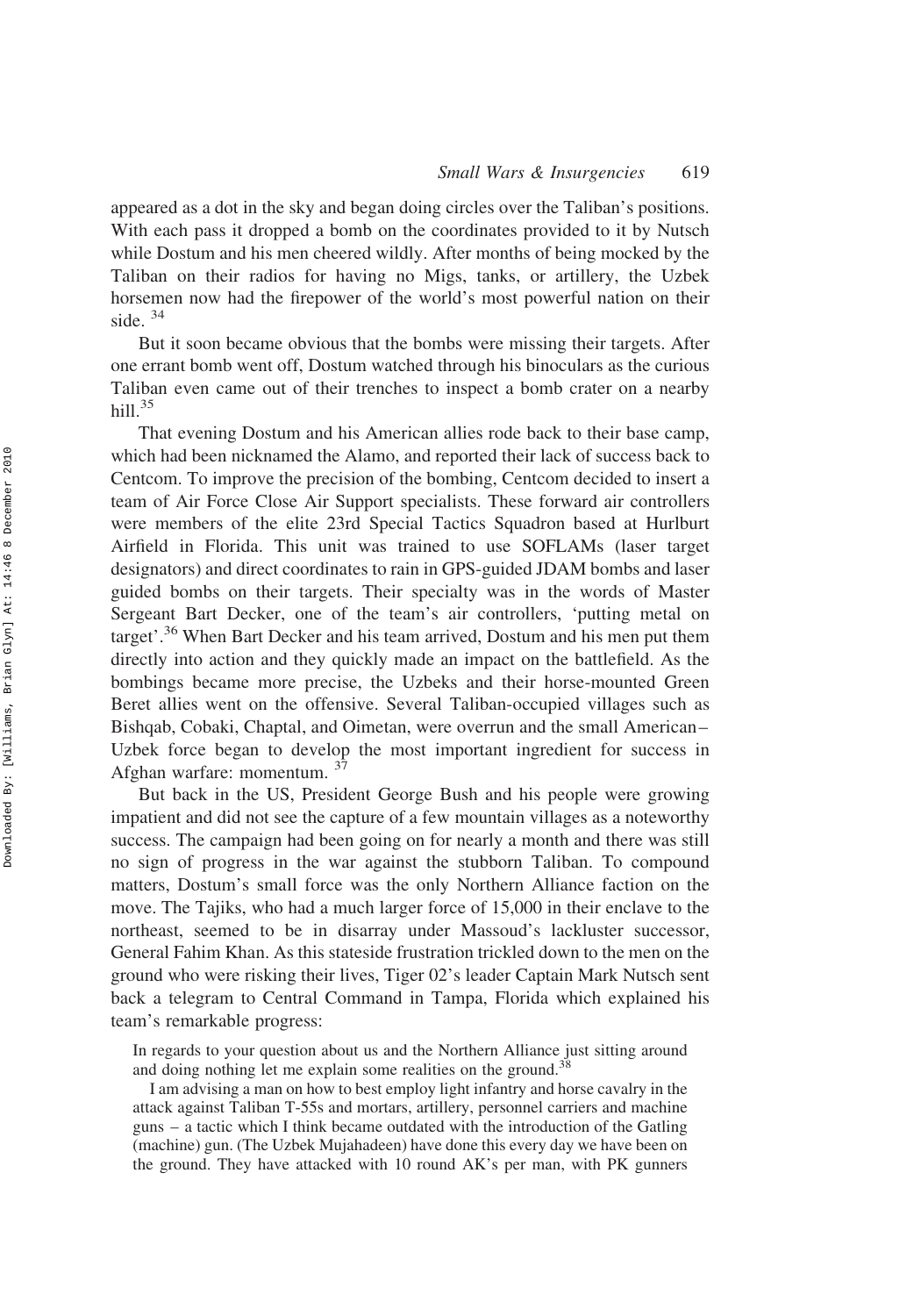having less than 100 rounds, little water and less food. I have observed a PK gunner who walked 10-plus miles to get to the fight, who was proud to show me his artificial right leg from the knee down.

We have witnessed the horse cavalry bounding over watch from spur to spur to attack Taliban strong points – the last several kilometers under mortar, artillery and PK fire. There is little medical care if injured, only a donkey ride to the aid station, which is a dirt hut. I think (the Uzbek Mujahadeen) are doing very well with what they have. They have killed over 125 Taliban while losing only eight.

We couldn't do what we are (doing) without the close air support. Everywhere I go the civilians and Mujahadeen soldiers are always telling me they are glad the USA has come. They all speak of their hopes for a better Afghanistan once the Taliban are gone. Better go. (The local commander, Dostum) is finishing his phone call with (someone back in the States).<sup>39</sup>

Deputy Secretary of Defense Paul Wolfowitz subsequently declassified the afteraction report and read it to the press to let the Americans know that US Special Forces were indeed on the ground making progress When classified photographs of horse-mounted American Special Force Air Controller Bart Decker and Uzbeks were subsequently beamed back to Washington, one stateside analyst forwarded them to the Secretary of Defense, Donald Rumsfeld. Rumsfeld promptly declassified them and displayed them to the US press corps.<sup>40</sup> To a reporter's tongue-in-cheek question about what role horsemen would play in his grand scheme for building a 'lighter', more 'agile' military of the future, Rumsfeld replied, 'It's all part of our transformation plan!'41

Remarkably, against all odds, things did finally seem to be going according to plan in the Dar y Suf Valley. As the horse-mounted Green Berets, Uzbeks, and Air Force colluded to strike at the Taliban, they began to develop a certain synergy. In the most unlikely of juxtapositions, Dostum's horsemen seemed to work well with laser guided bombs often delivered from F-15s, F-16s, and F-18s based on carriers in the Indian Ocean or B-52s and B-1s based on the distant British island of Diego Garcia.<sup>42</sup> It was an odd combination of medieval-style cavalry charges delivered by the Uzbek descendents of Genghis Khan supported by state-of-the art twenty-first century aerial killing technology.

One eyewitness account of the campaign described the remarkable scene of one of Dostum's cavalry charges as follows:

Commander Lahl Mohammad, one of Dostum's cavalry commanders, had 250 men moving to an assault position, preparing to attack the enemy at full speed. The Taliban they were facing were fully dug in with interlocking machine-gun fire and scores of rocket-propelled grenades. While TIGER 02 was waiting for aircraft and bombers to arrive on station, Commander Mohammed was supposed to hold in place until ordered to attack. Mohammad jumped the gun and took off early without permission.

The cavalry was in full view of the enemy, 1,500 meters away and closing fast. TIGER 02 radioed the close air support pilot that they had on a string to 'step on the gas.' They only had minutes before the 250-horse cavalry would hit the Taliban positions. As soon as the CAS (Close Air Support) was over the target, TIGER 02 gave release authority. The bombs would take one minute to target impact.

It was almost dark and, as the bombs closed, the Green Berets could see Taliban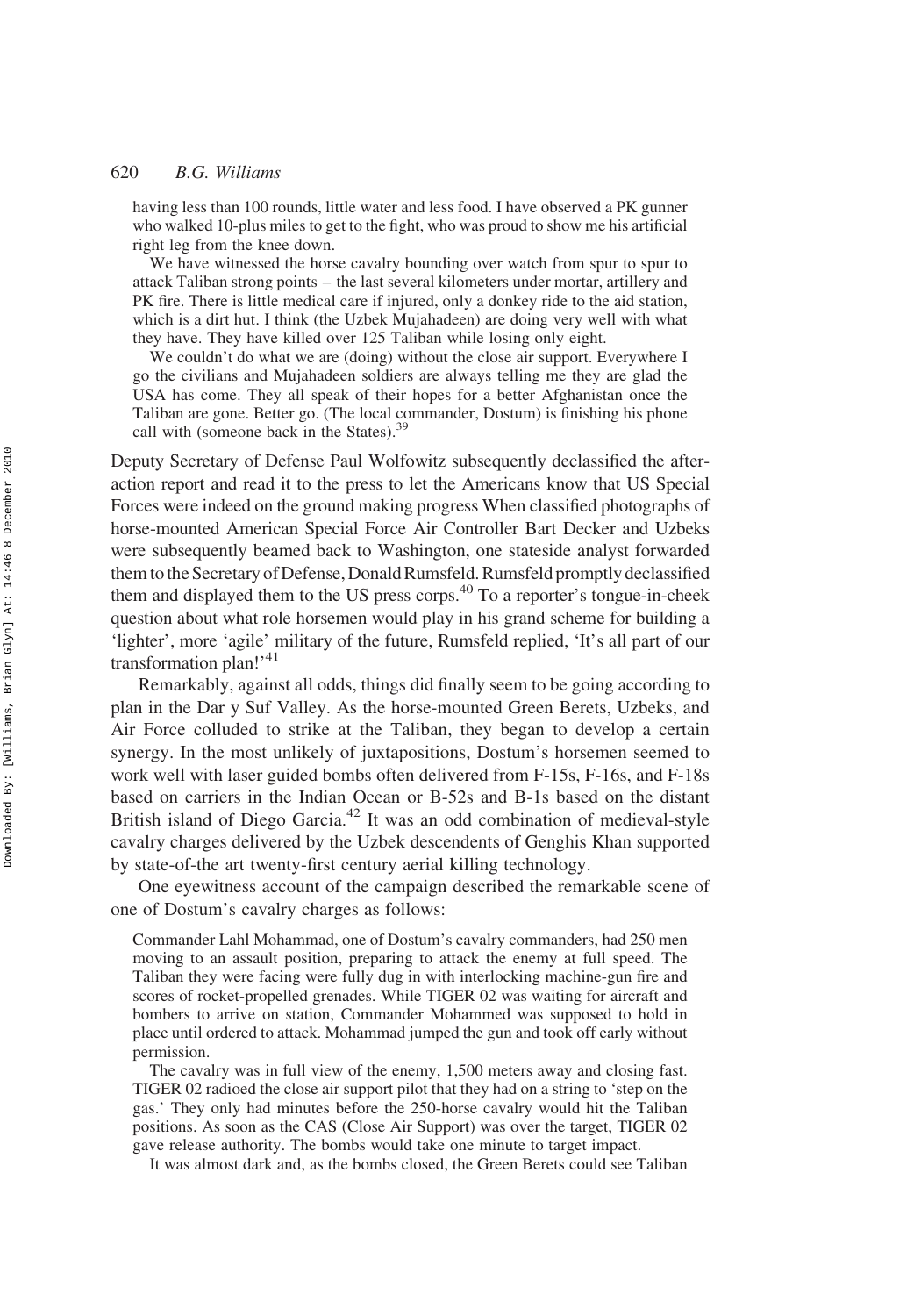machine guns tearing into the formation as Dostum's horses began to fall. The TIGER 02 team was certain that the cavalry charge was too close to the enemy trench line.

When Dostum's cavalry charged over the last outcropping just short of the Taliban trenches, adrenaline and anxiety were at a peak. Commander Mohammad and his men were only 250 meters from the enemy, riding at full tilt, with bombs in the air. TIGER 02 would either inflict serious damage on the Taliban or wipe out their allies – seconds would tell.

Three bombs landed directly in front of the assaulting line and in the center of the enemy defense, stunning the Taliban. Al-Qaida and Taliban soldiers were sent flying in a dozen directions; the shock wave smashed their skulls, bursting their eardrums and exploding the capillaries in their retinas. The cavalry flew into the disoriented enemy just seconds after they were hit by the shock of the concussion and blast, and annihilated the remaining Taliban with what they later named 'U.S. Cavalry Close Quarter Combat.'

'I can see our horses blasting through them in the dust clouds!' Sergeant Will Summers radioed back.

The horses were charging right through the clouds of dust and body parts thrown into the air by the bombs. The assault was an incredible success and demonstrated perfect, split-second timing. Lady luck in this case, got the credit. $43$ 

A few days later the CIA agent 'R.J.' joined Dostum in several of his cavalry charges and left another invaluable eyewitness account of Uzbek horsemen in action against the Taliban. 'R.J.' vividly brings to life Dostum's character as follows;

General Dostum was standing in a small group of his senior officers. He was of medium height, stocky but powerful built, and was dressed in brown khaki pants, boots, and heavy black wool coat cut like a military jacket. He was wearing a turban-like dark blue head covering, with a long piece of material hanging down to serve as a scarf. He moved with a strength and confidence that commanded attention and respect.

Dostum stepped out of the circle of his officers as the group rode to a halt and dismounted. He smiled at the difficulty the Americans had in getting down. 'Welcome, welcome my friends,' he said in Dari, extending his hand to R.J. and his men. Although R.J. spoke excellent Dari, Major Akram translated for the benefit of the other team members.

'In just a few minutes we will start the attack.' Dostum motioned them toward the battlefield. 'The Taliban have not had enough time to be strongly dug in. That is good for us. We have beaten them in battle on each of the last three days. That is also good for us. But the terrain favors them in that we have a long ride across the open plain to reach them.' He paused and looked across the field.

'If we had more ammunition for our artillery and our tanks, we could bombard them heavily. That would weaken them, because they are not accustomed to being under heavy, sustained artillery fire. Even better would be to have those U.S. aircraft you have promised bombing their positions before we move.' He raised his hand to forestall a response from R.J.

'No, my friend, I do not complain. All that will come as Allah wills. So we deal with what we have. Today, losses will be heavy, but we will sweep the enemy from the field.'

Dostum turned to his officers. 'Colonel Nizamudin, please give the signal for the artillery to fire.' Then he turned to the team. 'Now let us mount our horses and move forward to watch the attack begin.'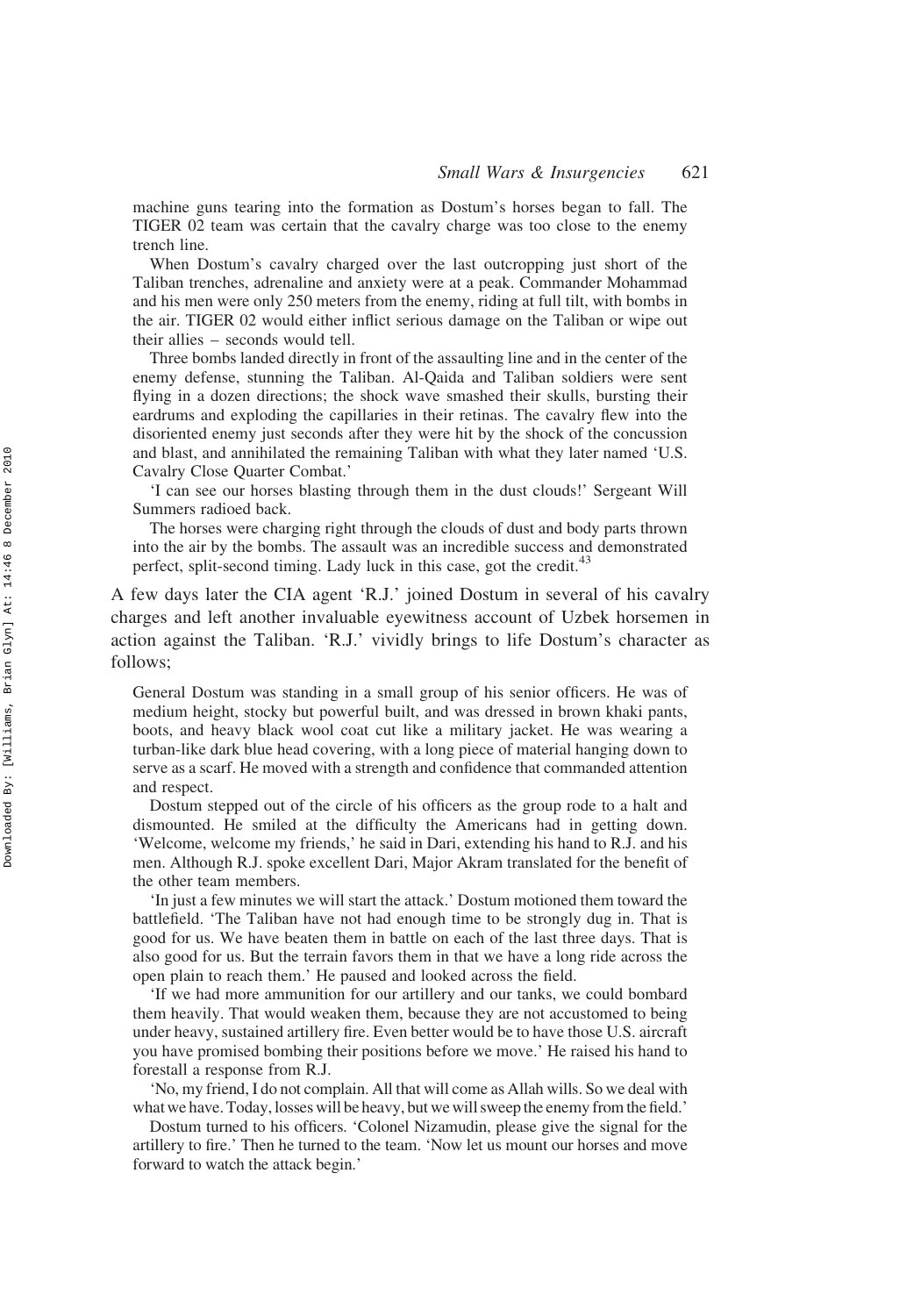Two columns of cavalry moved out from behind the hill line, quickly forming into a line abreast, the classic formation of a charge. R.J. was fascinated at the discipline with which the men moved. The first hundred-man group came on line and, without much more than a pause of a few seconds, stepped out and slowly headed toward the Taliban lines. The second hundred moved into position and stepped off with the same precision ...

As the first line of cavalry reached the infantry line, an officer in the middle of the line stood in his stirrups and raised a sword in the air. A shouted command could be heard above the firing, and the line of horsemen surged forward almost as one. Within a few steps the horses were moving at a gallop. A shudder of excitement swept through R.J. as he watched the riders bend low over the necks of their mounts, urging them on. The second line of riders reached the jump-off point, formed, corrected the line, and then broke into charge ...

Dostum turned his horse towards them, raising his arm and motioning in a broad sweep toward the battle. 'Come, friends, let's follow the attack. We can see nothing from here.' And with that he turned and kicked his horse's flanks, riding straight into the fight raging before them.

'Shit I knew he was going to say that,' Bob let out as he nudged his horse forward. R.J. and Frank moved with him, gaining speed to keep up with the general ...

Frank was riding next to R.J. now, riding four to five feet out on his right. One of the fleeing Taliban fighters stopped and spun around to face them, raising his AK-47. Frank fired at him. R.J. saw the rounds hit the man high in the chest and head, his forehead exploding in a spray of blood and bone, turban flipping off as his body fell toward the grey brown earth.

R.J. could see that Dostum had pulled to a halt and was trying to rally some of his fighters. Ahead of them, on the slope that overlooked the battlefield, was a ZSU-23, and Dostum was trying to organize an attack on the position. He dismounted and grabbed an AK-47 from one of his men, accepting two spare magazines for the weapon and stuffing them inside his heavy coat. R.J. could not hear what Dostum was saying, but it was clear that he was going to lead the attack. Men rallied to him, and when Dostum turned to start the climb he was accompanied by more than twenty men, including a number of his senior officers. They spread out into a loose line and started up the hill.<sup>44</sup>

Clearly Dostum and his men who had been bottled up in the mountains since April were galvanized by the American assistance. As the US guided bombs began to fall on Taliban positions, Dostum began to describe the American special forces to his men as *malaks* (angels).<sup>45</sup> Harkening back to a sixteenth-century battle that his ancestors had won against great odds (reportedly with the help of sword-bearing angels), Dostum called on his superstitious men to charge into battle and re-create history.<sup>46</sup> For the illiterate Uzbeks who could not imagine lasers, satellites, or planes operating from aircraft carriers in distant seas, Dostum's explanation that angels were on their side made perfect sense. Dostum also made a point of tormenting the Taliban by warning them that the Americans had brought Azrail the Death Angel and laser death rays with them. According to one account:

Dostum loved the Death Ray. He loved even more calling the Taliban commanders on their radios and talking to them.

'I have the Americans with me here today,' Dostum would say in Dari.

'We don't believe you, send them in, we want to fight the Americans we do not want to fight you,' the Taliban would reply.

'Let me prove they are here.' Dostum would hand the radio to Vince Makela, the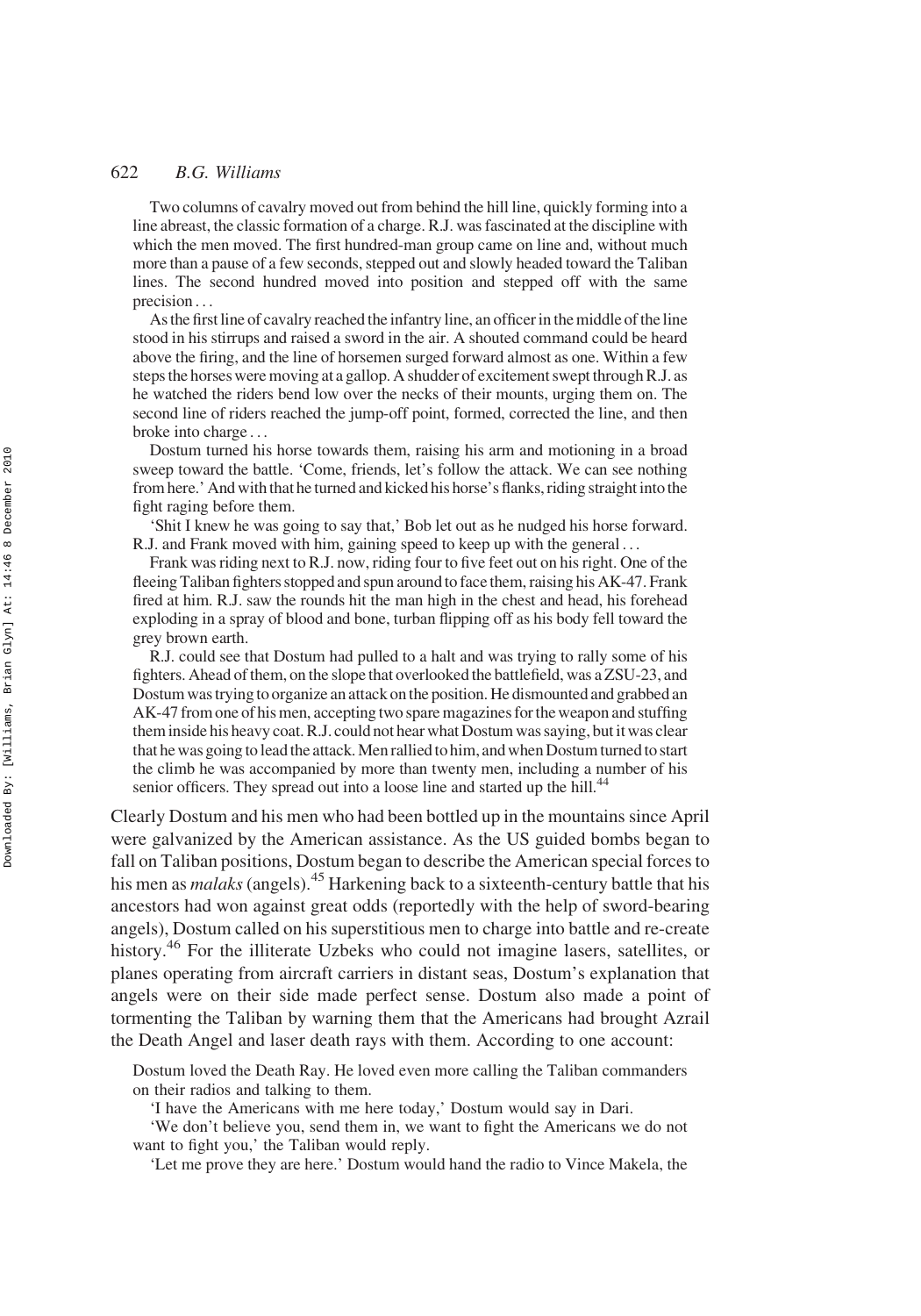senior commo (communication) chief, Pete Walther, Will Summers, Andy Marchel, or one of the other sergeants on the team. Pete was rough and ready, and rarely without his chewing tobacco, and Andy one of the weapons sergeants, loved carrying his grenade launcher, mostly because it 'carried more bang for the buck.' ...

'Send us the Americans to fight us,' the Taliban demanded.

'Hoop, I will send them to you now,' Dostum would reply. Hoop meant 'good' and Dostum was always happy when the Taliban accepted his invitation to meet the Americans and their Death Ray.'

A short time later, Taliban bodies were flying through the air once again.<sup>47</sup>

As the reports of Dostum and Tiger 02's activities began to arrive at Centcom, General Tommy Franks who was in charge of the campaign began to see the Uzbek general as his best hope for getting the ground campaign moving. Franks described Dostum as 'the best we've got'.<sup>48</sup> The Americans believed that, 'Dostum on horseback was aggressive, a General Patton' who 'rides 10 to 15 miles a day in windstorms and snowstorms with guys lacking a leg. They go blow up a Taliban outpost and take casualties knowing they have no medical assistance.'49 Rumsfeld subsequently shared the following account of one of Dostum's charges to the press:

On the appointed day, one of their (US Special Forces) teams slipped in and hid well behind the lines, ready to call in air strikes, and the bomb blasts would be the signal for others to charge. When the moment came, they signaled their targets to the coalition aircraft and looked at their watches. Two minutes and 15 seconds, 10 seconds – and then, out of nowhere, precision-guided bombs began to land on Taliban and al-Qaeda positions. The explosions were deafening, and the timing so precise that, as the soldiers described it, hundreds of Afghan horsemen literally came riding out of the smoke, coming down on the enemy in clouds of dust and flying shrapnel. A few carried RPGs. Some had as little as 10 rounds for their weapons. And they rode boldly – Americans, Afghans, towards the Taliban and al Qaeda fighters. It was the first cavalry attack of the 21st century.<sup>50</sup>

While the ground campaign was stalled elsewhere, Dostum and his special force allies broke through one Taliban line after another moving down the Dar y Suf Valley.<sup>51</sup> One account based on interviews with Tiger 02 captures the fluid combat as follows:

Dostum's cavalry liked to charge at full gallop, firing rifles on horseback. Ideally, they would close with the enemy so fast the enemy couldn't react, and the horsemen would mow them down with their AK-47s.

Over the next days, Tiger 02 would ride with the *muj*, and ride hard. They developed an effective method of warfare with Dostum's love of cavalry charges. One part of the team would stay on the ridges, lazing targets and sending in the bombs, and as soon as they detonated, the rest of the team would charge with Dostum, guns blazing. The Taliban and AQ (al-Qaeda) would still have their heads down when Dostum and the boys overran the enemy positions jumping over AQ bodies and galloping through the bomb debris.<sup>52</sup>

Over time the Americans came to have a deep appreciation for Dostum's leadership qualities. Several members of Tiger 02 described the close working relationship that developed with Dostum at this time. According to one account: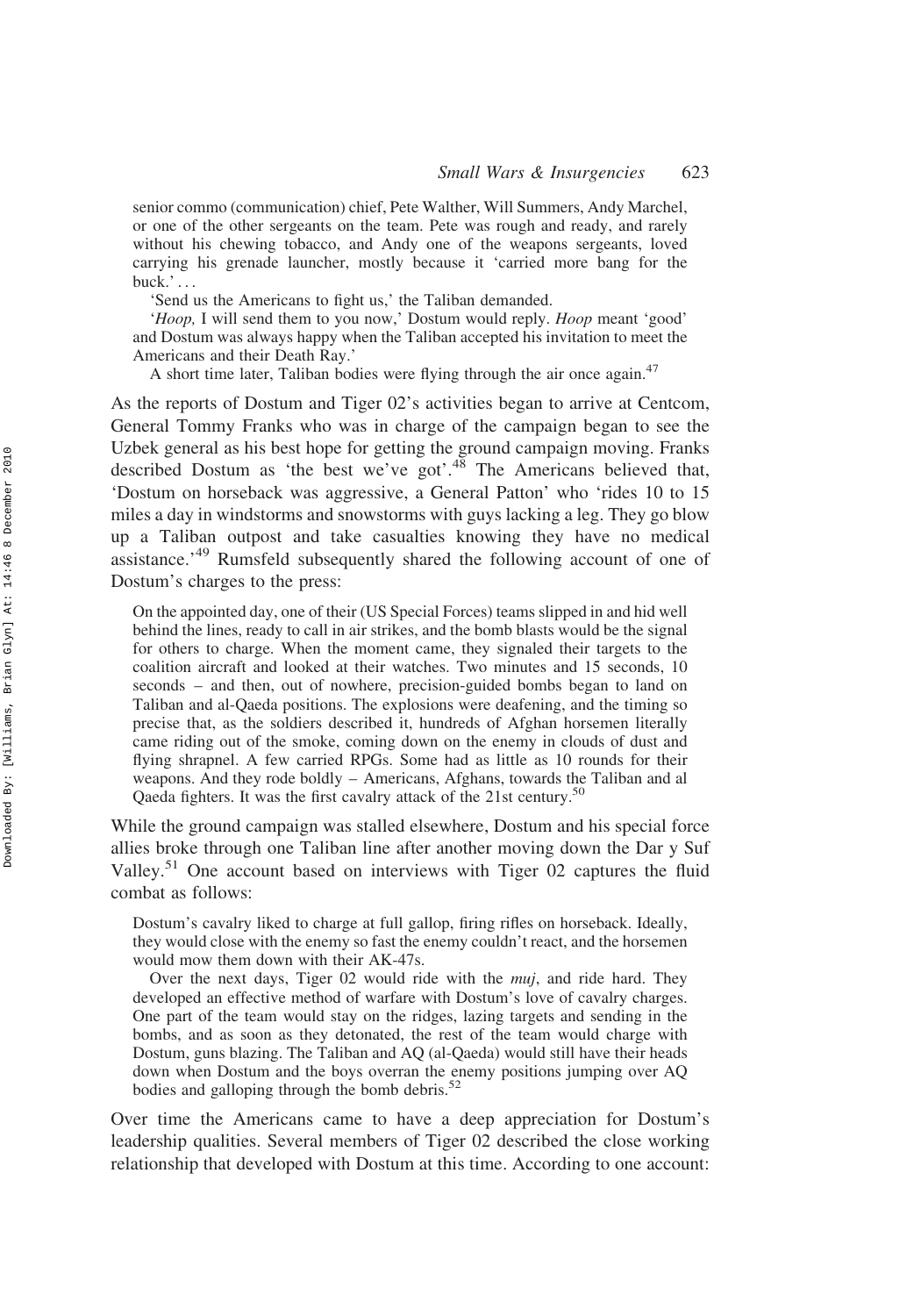Over the next few weeks and months, as our relationship grew, the guy (Dostum) was phenomenal. He was working 20-hour-plus days, hardly sleeping. He was just always on the go, always talking to someone, always trying to coordinate actions of the Northern Alliance forces to make it happen ... .

Gen. Dostum was upfront and honest with me, and any member of the detachment, in any dealings that we may have had. And we were truthful and honest with him in the operations that we were going to conduct, and how we were going to go about accomplishing those objectives, like capturing Mazar-e-Sharif. We were just honest with him. And he was honest with us....

Somehow, we were able to find this common bond in capturing Mazar-e-Sharif, and the common bond of bringing all these different ethnic factions together to join with Gen. Dostum, and mount a coordinated attack through the Dar-e-Suff Valley and into Mazar-e-Sharif ... .

Gen. Dostum always referred to every one of my men either by first name, which is all he needed to know, or by commander, 'Commander Bill,' 'Commander Pete.' Every one of my men was referred to as a commander, and held in the highest regard as an Afghan warrior. We're all now part of that inner circle of the military commanders there.

So much did he trust us and respect us, that he said that, if we ever go to war in another country, that he would gladly send his men with us to fight.<sup>53</sup>

For his part, Dostum could not praise his American comrades highly enough. He claimed 'I asked for a few Americans. They brought with them the courage of a whole Army.'<sup>54</sup>

According to all accounts, Dostum seemed to be a man obsessed as he lead his men on horseback and on 7 November he broke out of the Dar y Suf Valley and into the neighboring Balkh Valley. The Balkh Valley led directly down to Mazar i Sharif and Dostum, and his hard riding force were now halfway to their objective. At this juncture a small Tajik force led by Northern Alliance Commander Ustad Atta and a force of Hazaras led by Karim Khalili rode down from the mountains and joined him. The Afghan snowball effect was finally kicking into gear as word spread that Dostum and his American killer angels were on the offensive.

Together, the combined force charged down the Balkh Valley with Dostum directing the Americans where to strike. As the joint US–Northern Alliance force surged northward towards Mazar i Sharif, the Taliban frantically rushed reinforcements to the region to prevent a breakout. Hundreds of Taliban Toyota Hilux pickup trucks with guns mounted in their backs known as ahis (deer) rushed up the valley's main road to interdict the allies. But in so doing, the Taliban incautiously exposed themselves to the Americans in the sky. As the Taliban reinforcements drove up the valley's main rode they were spotted by US aircraft and strafed and bombed. It was a massacre, and the entire relief column was destroyed.<sup>55</sup>

Having destroyed the Taliban reinforcements, there was only one obstacle remaining, the Tangi Gap. The Tangi Gap was a narrow mountain pass that led out of the Balkh Valley and onto the northern plains around Mazar i Sharif. The Taliban had dug in their troops and cannons on two hills dominating the sides of the valley. There they planned to make their last stand. While the Americans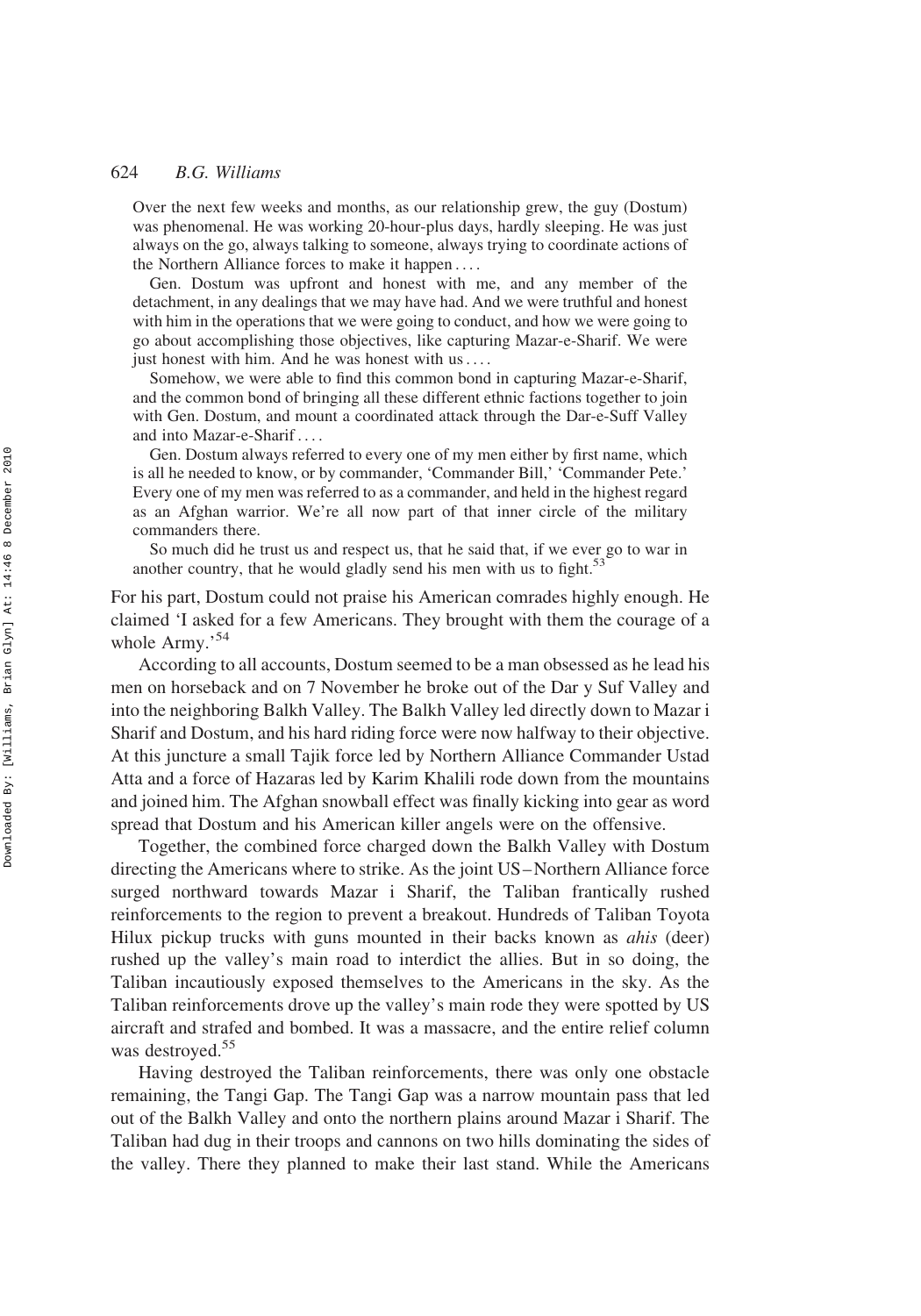pounded the hills with their aircraft, the Taliban were too dug in and could not be forced out from the air. Not even the use of two Daisy Cutters, the largest bomb in the US arsenal, could dislodge them. Someone on the ground would have to flush them out.

Not surprisingly, it was Dostum who led the dismounted allies in storming the Tangi Gap. Moving methodically up the hill, Dostum and his men fought the stubborn Taliban throughout the day of 8 November. While Dostum's charge may have seemed suicidal, he had one advantage. Whenever he and his men were blocked by tenacious Taliban resistance, the US air controllers with him used their lasers to pin point the enemy positions and call in air strikes. By now the Uzbeks and the Americans had honed their skills, and Dostum's fighters knew how to calibrate their ground movements with the incoming bombs. Time and again, Dostum and his American allies were pinned down and appeared to be close to being overrun when US fighter bombers roared overhead and rained bombs down on the Taliban. In some cases, known in military terms as 'Danger Close', the Taliban was so close that the combat air controllers were almost calling bombs down on their own positions. In these cases, they were often showered with rubble and Taliban body parts from nearby bomb strikes. By all accounts the fighting was hellacious, and it took everything Dostum had to get his men to keep moving forward into the face of enemy fire.

But move they did, and by day's end Dostum and his Uzbeks had reached the top of the Tangi Gap on both sides and captured the high ground. As the sun set on the remains of the battle, word reached air specialist Bart Decker that a long column of vehicles had been spotted by predator drones leaving the city of Mazar i Sharif on the plains. Dostum radioed his spies in the city and was told that it was the Taliban fleeing the city going west towards the city of Kunduz. Bart Decker subsequently gave loitering US fighter bombers the order that they were 'cleared hot' to attack the column, and it was destroyed.

On the following day, Dostum and his US and Northern Alliance allies poured out of the mountains onto the plains south of Mazar i Sharif. A Time magazine article vividly captured the scene as follows:

In the dead of night, horses poured from the hills. They came charging down from the craggy ridges in groups of 10, their riders dressed in flowing shalwar kameez and armed with AK-47s and grenade launchers. In the Kishindi Valley below, 35 miles south of the prized northern city of Mazar-i-Sharif, the few Taliban tanks in the area not destroyed by American bombs took aim at the Northern Alliance cavalry galloping toward them. But the 600 horsemen had been ordered to charge directly into the line of fire. 'If you ride fast enough, you can get to them,' an Alliance spokesman later explained. 'You ride straight at them. The tank will only have time to get off one or two rounds before you get there.'

The rebels were told to leap on top of the tanks, pull the Taliban gunners out through the open hatches and kill them. The first land battle in the century's first war began with a showdown from a distant age: fearless men on horseback against modern artillery. America's money was on the ponies.<sup>56</sup>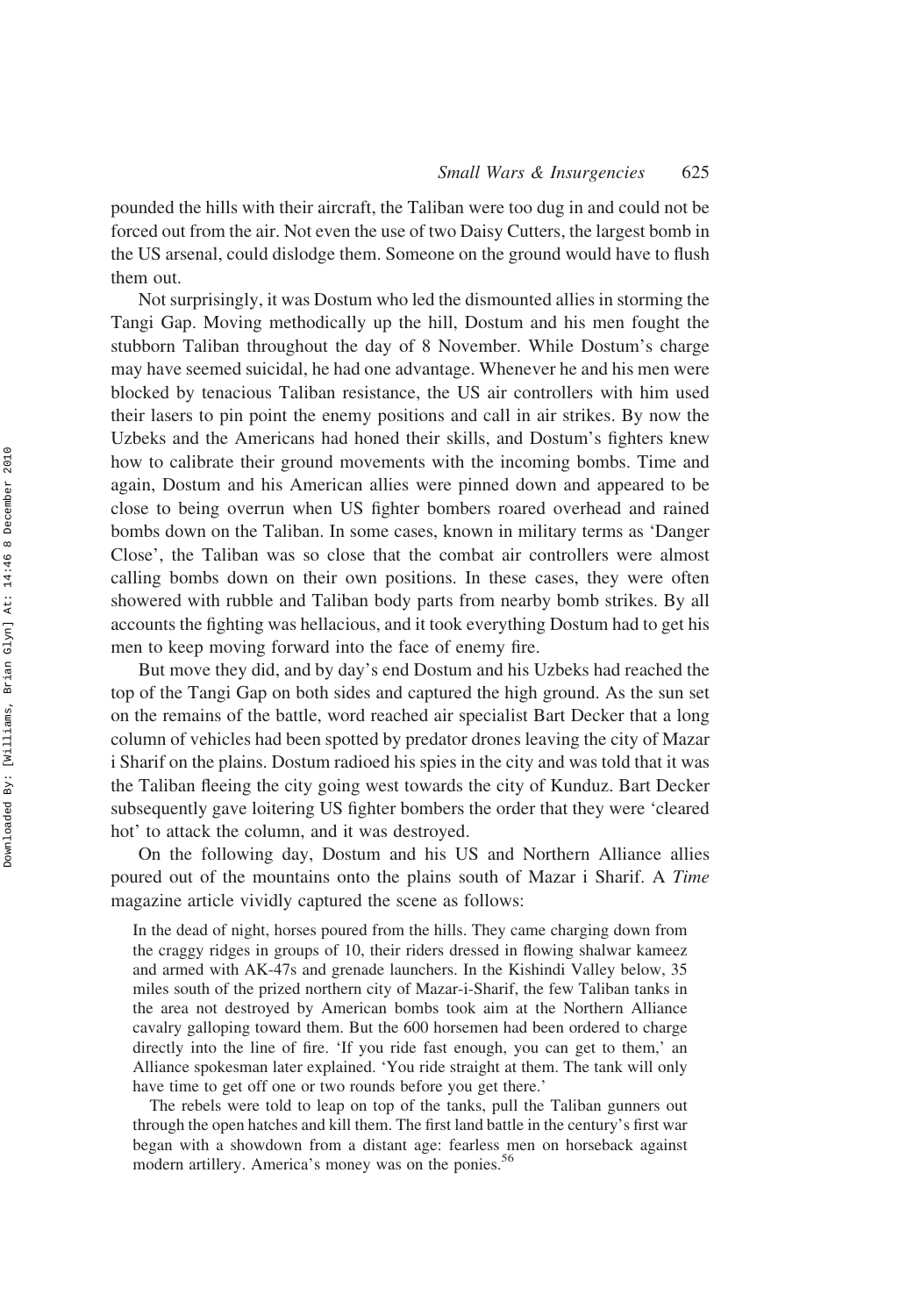When a Taliban force bolstered by Pakistani fanatics made an unexpected defense south of Mazar i Sharif in an exposed position, Dostum's forward air controllers called in a heavy B-52 bombardment. The defenders didn't stand a chance, and Dostum rushed through the smoldering remains of the enemies' former positions to fight the last Taliban defending Mazar i Sharif.

Not to be outdone by his master, Commander Lahl, Dostum's second in command, led the Uzbek cavalry clattering ahead and crossed the Pul i Imam Bukhri Bridge and took Mazar i Sharif's civilian airport on the southern outskirts of the city. From there Lahl and his men rode into Mazar i Sharif's southern suburbs for the first time in over three years. Dostum was not far behind them.<sup>57</sup>

On the evening of 9 November 2001, Dostum and his American comrades who had not shaved or showered in weeks, rode on horseback or in captured Taliban pickup trucks into the crowded streets of Mazar i Sharif. The Taliban were nowhere to be found.

For the dazed Americans, the warm reception they received from the cheering townsmen was surreal. Thousands of Mazar i Sharif's inhabitants came out to greet their liberators and chant Dostum's name. Dostum, riding at the head of hundreds of armed Uzbeks wearing his famous green *chapan* (riding coat), pulled the turban back from his face and waved to the throngs on either side of the main road. The members of Tiger 02 compared their joyous reception to the arrival of Allied forces in Paris after the defeat of the Nazis. Seeing the tears of joy in the inhabitants' eyes, the Americans finally understood that they were more than avengers, they were liberators.

Once in the city, the Americans fulfilled an important task. They symbolically buried several small pieces of the World Trade Center given to them a seeming lifetime ago back in the USA and said prayers for their countrymen who had died in the carnage of 9/11. They had done as they promised when they swore to bury the blackened symbols of their nation's suffering in the soil where their enemy was defeated.

As the locals began to sacrifice sheep to celebrate their liberation, Dostum turned to his American comrades and publicly hugged them. The Pasha wanted the people of the city to know that he had achieved his victory only with their help. Then, through his interpreters, he told them that he had one important promise of his own to fulfill. With a somber look on his face, Dostum left his American friends in a compound and led a group of soldiers to the blue domed shrine of Mazar i Sharif. As Dostum descended from his horse Surkun and strolled into the shrine, the throngs rushed into to see the great man make his historic pilgrimage. Unbidden, tears of grief and joy came to Dostum's face as he opened his hands to the heavens in Muslim fashion to pray in thanks and for the souls of those he had lost along the way to make this day possible. Raising his wet face from his hands, Dostum looked at the crowds and quietly spoke four simple words that were his attempt to capture his shock at having survived his suicidal return to Afghanistan. As a cameraman filmed his sobbing face, Dostum looked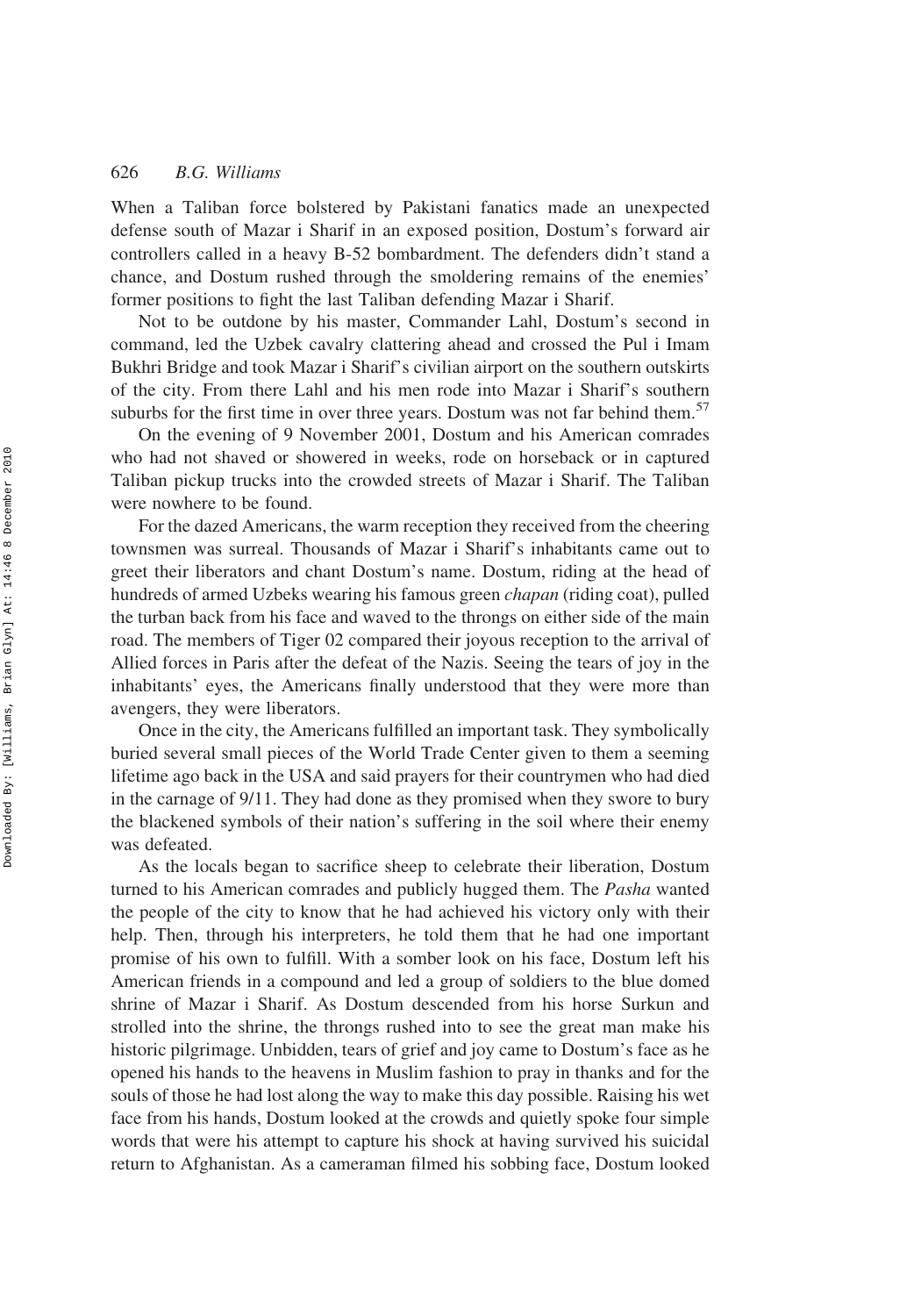at the camera with tears in his eyes and mouthed four simple words. 'Thank God its over.'

#### Aftermath

The word of the Northern Alliance's seizure of Mazar i Sharif spread across the globe after Dostum phoned CNN Turkey and triumphantly gave them the good news. In the process many came to know the name of the Uzbek commander who had seemingly done the impossible. Time magazine reported, 'The Taliban spent three years fighting for Mazar-i-Sharif, precisely because its capture would confirm them as masters of all Afghanistan. And that they are no longer.<sup>58</sup> Britain's Independent reported:

The fall of the biggest city in northern Afghanistan would deliver a crucial propaganda victory to the coalition ... Now, at last, the coalition may show a result. Until now, the Taliban has been able to give a convincing impression of unity and unbroken morale, but the loss of Mazar cannot be presented as anything but a disaster. Once the first crack appears in the regime's facade, things could change very fast.<sup>59</sup>

The cracks in the Taliban regime did not take long to appear. As Dostum had predicted, the fall of the holy city of Mazar i Sharif brought down the Taliban house of cards. The unexpected fall of the symbolic shrine town finally galvanized Fahim Khan's lethargic Tajiks. As Dostum's small force marched eastward from Mazar i Sharif to the town of Kunduz, Fahim's larger Tajik army began to attack Taliban lines north of Kabul. With US bombs covering their thrust, Fahim Khan and his men moved on Bagram Air Base then surged across the Shomali Plain towards the capital.

Having heard of the loss of Mazar i Sharif, the Taliban did not offer much of a fight. On 12 November the Taliban, who had always been viewed in the predominately Tajik-speaking city of Kabul as an occupying force, began to withdraw to the south. On 13 November, Fahim Khan's victorious troops moved into the city they had lost in 1996. In less than a week, both the capital of Afghanistan and its holiest city had fallen to the US-backed opposition. It was nothing short of miraculous.

In the mountainous heartland, the Hazaras rose up when they heard news of the fall of Mazar i Sharif and attacked the Taliban in the strategic town of Bamiyan. With the Hazaras pouring out of the mountains, the dispirited Taliban withdrew after burning scores of local villages. By mid-November the Hazarajat highlands were free of the Taliban.

In the west, Ismail Khan, a Northern Alliance Tajik leader from the western town of Herat, joined the rout by moving out of the mountains to retake his former capital of Herat. Once again the Taliban put up a limited fight then withdrew.

The Northern Alliance now controlled a vast swath of land stretching from Herat through the Hazarajat to Kabul and on to Jalalabad on the Pakistani border.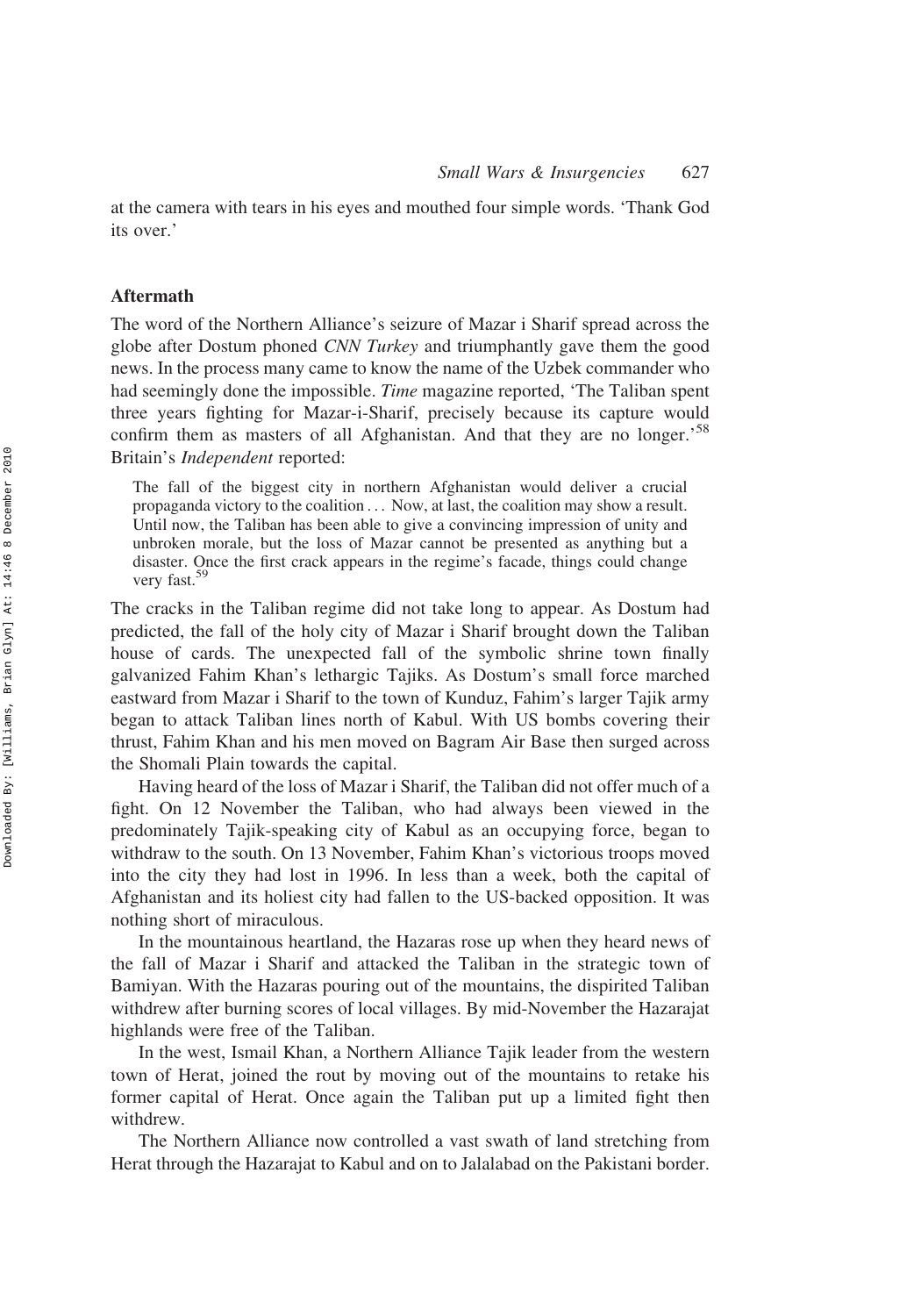It was a stunning development for a Taliban government that had been gloating that it would outlast America's ineffectual aerial bombardments just a week before. In a matter of days, the stalemate in Afghanistan had been broken and the Taliban had been mercilessly pushed out of Northern Alliance territory. Half of Afghanistan now belonged to the US-backed opposition.

As the stunned Americans tried to keep up with pace of events on the ground, they finally began to understand the symbolic importance that Dostum had always attached to the seizure of Mazar i Sharif. For those who had anticipated a long winter campaign followed by a full US invasion of 60,000 US troops the sudden collapse of the Taliban was a Godsend. None could doubt that American lives had been saved by the unexpected fall of Mazar i Sharif and for that Central Command was grateful to Dostum.

It was now up to a newly created 'Southern Alliance' made up of Pashtun tribes who were tired of strict Taliban rule to defeat the remnants of Mullah Omar's Talib forces in their southern homeland. The anti-Taliban Pashtuns were led by a relatively unknown Pashtun chieftain named Hamid Karzai. After a fierce battle at Tarin Kowt in which US airpower was used to wipe out a column of Taliban pickup trucks, Karzai and his allies marched into the southern city of Kandahar and routed the disheartened Taliban. By the end of December, the Taliban were in full retreat across the border to Pakistan and Karzai had been chosen the interim president. The Taliban had been toppled in less than three months at a cost of less than a dozen American lives.

In recognition of his contributions to making the new post-Taliban Afghanistan possible Dostum was named Deputy Minister of Defense and later Chief of Staff of the Afghan army. But his relationship with the new Karzai administration remained rocky. Karzai aimed to centralize power in the government's hands while Dostum sought to defend his ethnic constituency, the Uzbeks, vis-à-vis the Pashtun–Tajik-dominated central government. On several occasions Afghan and NATO troops raided storage facilities where Dostum and his commanders had secreted away weapons and ammunition for future conflicts.

To compound matters, in 2002 Newsweek published an article entitled 'The Death Convoy of Afghanistan', which made the unsubstantiated claim that hundreds of Taliban prisoners of war captured by Dostum in 2001 died in his custody while being transferred to his headquarters.<sup>60</sup> As a result, Dostum, arguably the most secular warlord in Afghanistan and a key ally of the Americans, came to be depicted in stereotypical terms as a threatening warlord. This despite the fact that in his territory he made a point of building girl's schools, providing scholarships for Uzbeks to study abroad (mainly in Turkey), and setting up Afghanistan's first television channel known as Aina TV.

By the time I visited Dostum in 2003 and 2005, he had become disillusioned with the Karzai administration's corruption and disenfranchisement of ethnic Uzbeks. He complained to me of the government's lack of appreciation for his men's sacrifices in defeating the Taliban and of his depiction in the American media as a stereotypical warlord. He warned of dire consequences should he be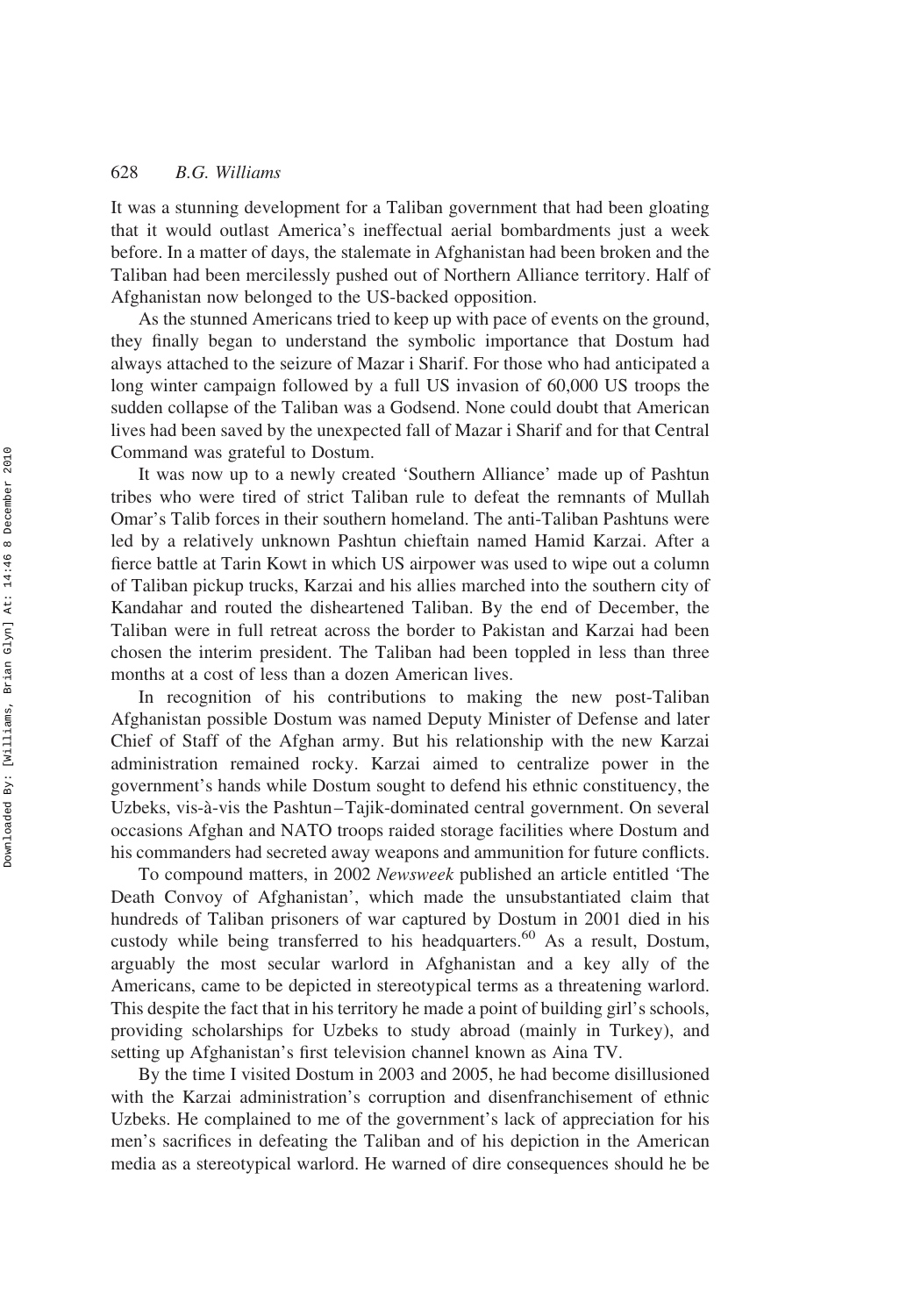forced to release the thousands of Taliban troops he still held in a fortress prison in his home base of Sheberghan to the west of Mazar i Sharif. 'The Americans are obsessed with Iraq, but it is here that the Taliban and al-Qaeda operate. The Taliban are only biding their time, they will be back now that the Americans are focused elsewhere. In America they call Afghanistan the forgotten war but the Taliban have never forgotten it' he predicted to me in 2003.

As the regrouping Taliban began to sweep through the south in 2004 and 2005, Dostum grew increasingly impatient with the Karzai government's inability to wage an effective counter-insurgency. 'Give me 20,000 Uzbeks and we will crush the Taliban in a year just as we did the mujahideen in the 1980s,' he pleaded. But the Pashtun-dominated Karzai government was not about to rearm Uzbeks to fight fellow Pashtuns, even if they were Taliban. On the contrary, in 2008 Dostum was exiled to Turkey for beating up a rival who had betrayed him and his offer to use his horsemen to flush out the Taliban insurgents was rejected.<sup>61</sup>

However, in the summer of 2009 Dostum was allowed to return to Afghanistan after promising President Karzai the Uzbek votes in the August elections of that year. True to his word, Dostum, who was greeted at the Kabul airport by thousands of cheering Uzbek followers, delivered hundreds of thousands of Uzbek votes to Karzai in the summer election.<sup>62</sup> In return, he was reinstated as Chief of Staff by Karzai.

As of the summer of 2010, Dostum is restless and has begun to speak in dire terms about the reinfiltration of Taliban forces into his northern bailiwick. Clearly as a man of action he resents being sidelined while an enemy that stands for everything he despises inexorably continues to retake territory it lost to him in 2001.

In my final days with Dostum, he took me to his stables and showed me Surkun his famous white horse that he rode in the mountains with Tiger 02 back in 2001. He also showed me the horse that had been ridden by Commander Mark Nutsch, the head of Tiger 02. With a look of undisguised nostalgia in his eyes, Dostum said 'Commander Mark and his men fought like lions. One day if America has need of my services again it would be an honor to fight alongside those brave men again.' With the Uzbeks, Hazaras, and Tajiks of the former Northern Alliance growing increasingly leery of Karzai's outreach to the Taliban, Dostum may one day have his chance to fight the Taliban again. As Dostum told me in a recent telephone interview, 'History has come full circle and the Taliban are now back where they were in 1995. When the time comes me and my men will be ready to fight them again.'

#### Notes

1. See the account by CIA leader 'Hank' Crumpton who led the CIA operations in Afghanistan in 2001 for more. Henry Crumpton. 'Intelligence and War. Afghanistan 2001–2002', in Jennifer Sims et al., eds., Transforming US Intelligence, Washington, DC: Georgetown University Press, 2005, 162–79.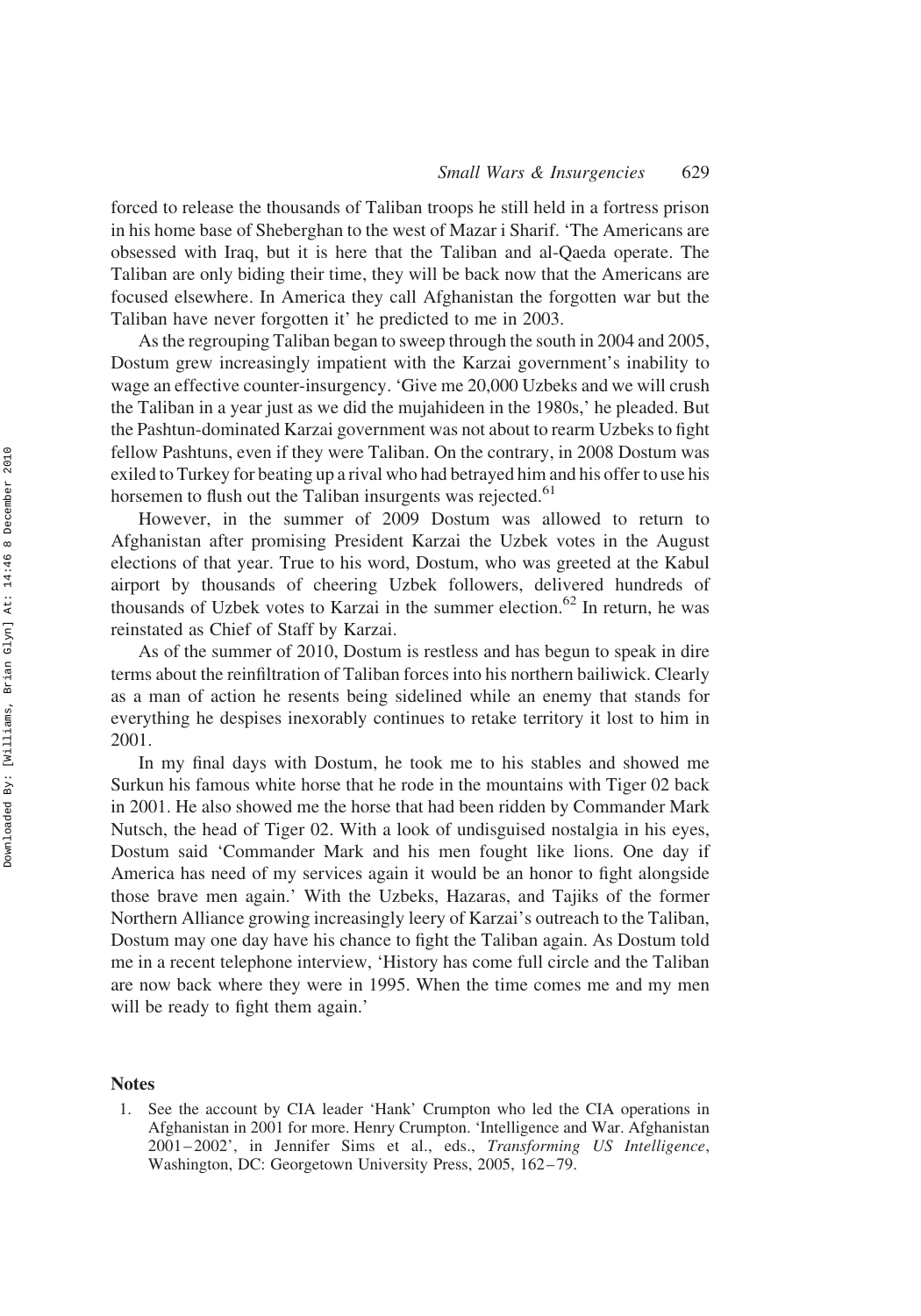- 2. See, for example, the riveting account of the charge found here: Romash Ratnesar, 'The Afghan Way of War', Time, 11 November 2001.
- 3. See, for example, Eric Blehm, The Only Thing Worth Dying For: How Eleven Green Berets Forged a New Afghanistan, New York: Harper Collins, 2010; Doug Stanton, Horse Soldiers: The Extraordinary Story of a Band of US Soldiers who Rode to Victory in Afghanistan, New York: Scribners, 2008; Gary Schroen, First in: An Insider's Account of How the CIA Spearheaded the War on Terror in Afghanistan, New York: Ballantine Books, 2005; Gary Bernsten, Jawbreaker. The Attack on Bin Laden and Al Qaeda: A Personal Account by the CIA's Key Field Commander, New York: Crown Publishers, 2005.
- 4. See Central Command head General Tommy Frank's account, for example, wherein he states 'Facing determined enemy resistance, terrible weather, and mounting casualties among their indigenous troops, these (12) Green Berets used maneuver and air power to destroy a (Taliban) army the Soviets had failed to dislodge with more than half a million men.' Tommy Franks, American Soldier, New York: Regan Books, 2005, 217.
- 5. For photographs from these expeditions to visit Dostum, see http://www. brianglynwilliams.com under 'Field Research' Afghanistan 2003 and 2005.
- 6. The remainder of Afghanistan's population is made up of small ethnic groups like the Turkmen, Nuristanis, Balush, Pashai, and Aimaq.
- 7. For an insightful account of the Pashtuns' brutal conquest of the Uzbeks see: J.L. Lee, The Ancient Supremacy: Bukhara, Afghanistan and the Battle for Balkh, 1731– 1901, Leiden: E.J. Brill, 1996.
- 8. Dostum is a nom de guerre which means 'my friend' in Uzbek.
- 9. Yavuz Selim, Dostum ve Afganistan, Ankara: Grafika, 2004 (in Turkish).
- 10. For a fascinating video report on Dostum's realm at this time, see 'Dostum the Kingmaker'. Available at http://www.journeyman.tv/?lid=9054
- 11. While the word 'warlord' is a relatively recent addition to the English language, probably based on the German word Kriegsherr, the concept itself is not new See Antonio Giustozzi, 'The Debate on the Importance of Military Legitimacy', Crisis States Research Centre, Discussion Paper no. 13, October 2005
- 12. For the best account of these events, see Ahmed Rashid, The Taliban, New Haven, CT: Yale University Press, 2000.
- 13. For more on Dostum's struggles, see Brian Glyn Williams, 'Writing the Dostumname. Field Research With an Uzbek Warlord in Afghan Turkistan', Central Eurasian Studies Review 6, no. 1/2 (Fall 2007), 2–8. Available at http:// www.cesr-cess.org/pdf/CESR\_06\_12.pdf
- 14. While most people focus on the al-Qaeda sleeper cells like the Hamburg Cell, which attacked the US on 9/11, al-Qaeda also fielded a conventional fighting force of several thousand fighters known as the 055 Brigade.
- 15. Interview with Batur Dostum, General Dostum's son, Sheberghan, Afghanistan, July 2005.
- 16. Interview with General Dostum in his compound in Sheberghan, Afghanistan, August 2003.
- 17. Dostum's claim was to a degree based upon the Afghan 'snow-ball' effect that would come from his seizure of the shrine of Mazar i Sharif. When Afghan fighters believe that the 'mandate of power' has passed to their opponents, they typically defect en masse.
- 18. George Tenet, At the Center of the Storm: My Life at the CIA, New York: Harper, 186.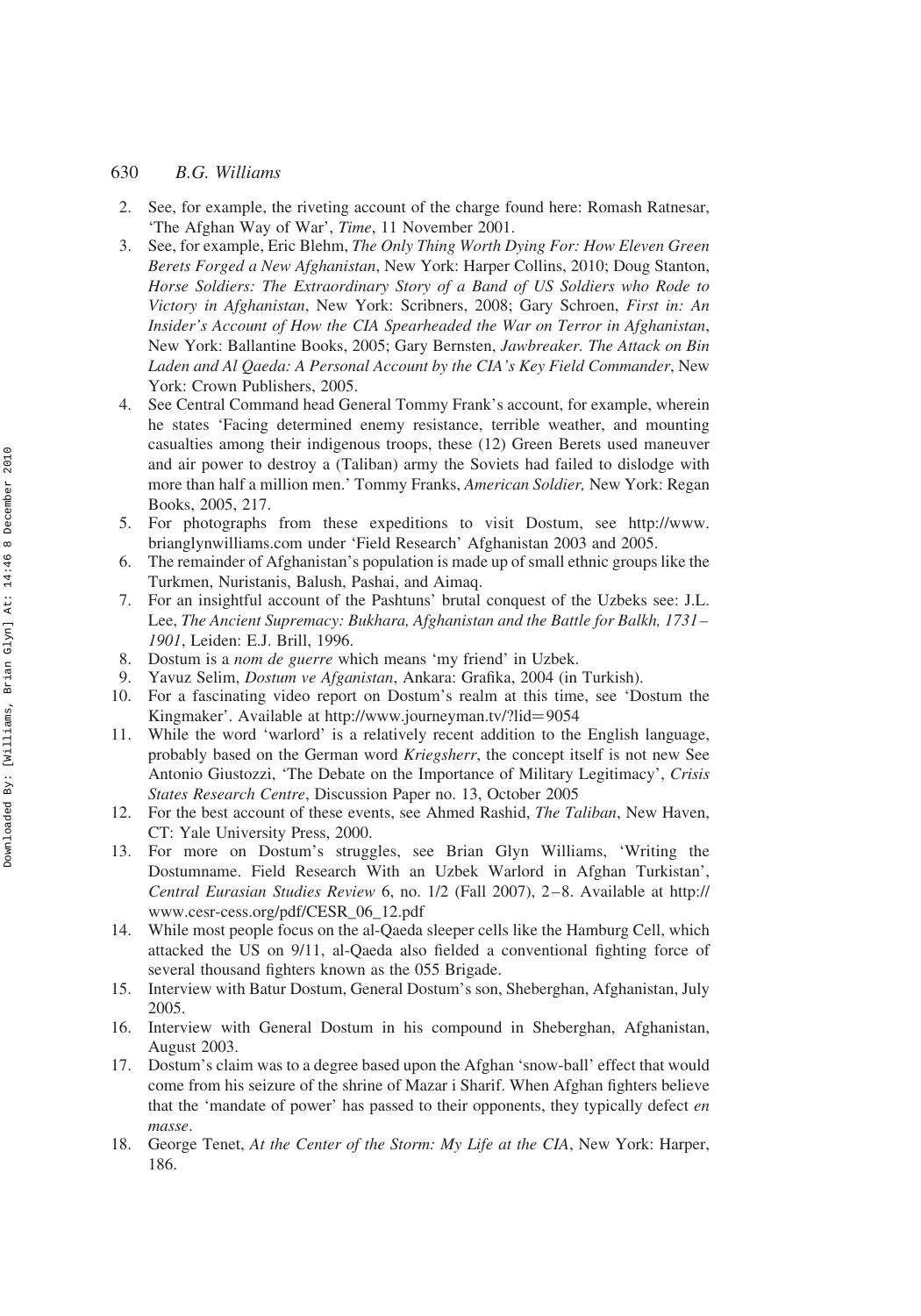- 19. See the actual suggestion made by Richard Clarke in the recently declassified memo 'A Comprehensive Strategy to Fight Al-Qaeda?' National Security Archive, 9. Available at http://www.gwu.edu/~nsarchiv/NSAEBB/NSAEBB147/index.htm
- 20. Hy Rosenthein, Afghanistan and the Troubled Future of Unconventional Warfare, Annapolis; Naval Institute Press, 2006, 176.
- 21. Tenet, At the Center of the Storm, 207.
- 22. For extraordinary video footage of Dave Tyson that made it on a CNN Presents 'House of War. Uprising at Mazar e Sharif'. Available at http://www.cnn.com/CNN/ Programs/presents/index.house.of.war.html
- 23. Max Boot, 'Special Forces and Horses', Air Force Journal (November 2006). Available at http://www.armedforcesjournal.com/2006/11/2146103/
- 24. 'Interview. US Special Forces. ODA 595', Frontline, Public Broadcasting Service. Available at http://www.pbs.org/wgbh/pages/frontline/shows/campaign/interviews/ 595.html
- 25. Robert Young Pelton, 'The Legend of Heavy D and the Boys', in Nate Hardcastle, ed., American Soldier Stories of Special Forces from Iraq to Afghanistan, New York; Thunder's Mouth Press, 2002, 2.
- 26. Bob Woodward, Bush at War. New York: Simon and Schuster, 2002, 274.
- 27. Interview with General Dostum, Mazar i Sharif, Afghanistan, July 2005.
- 28. Robin Moore, The Hunt for Bin Laden. New York: Random House, 2003, 65. 'Interview. US Special Forces. ODA 595'.
- 29. Ibid.
- 30. Charles Briscoe et al. Weapon of Choice: ARSOF in Afghanistan. Fort Leavenworth, KS, 2003, 123.
- 31. I was told by several Uzbeks who rode with the Americans in the campaign that they good naturedly made fun of the American soldiers who had a hard time fitting into the Uzbeks' wooden saddles. Interviews carried out in northern Afghanistan in 2003 and 2005.
- 32. Briscoe, Weapon of Choice, 125; And 'Interview. US Special Forces. ODA 595'.
- 33. The Taliban were far from being a group of tribal thugs. They had a small air force, the best artillery in Afghanistan, and approximately 100 tanks and 250 armored fighting vehicles, For an analysis of the Taliban army's fighting strength, see, 'The Taliban's Military Strength Prior to Hostilities', Jane's Intelligence Review. Available at http://www.janes.com/defence/news/misc/jwa011008\_2\_n.shtml. For more on the 055 Brigade, see Brian Glyn Williams, 'The Al Qaeda we don't Know. The 055 Brigade', World Policy Review (January–February 2009). Available at http://www.scribd.com/doc/19784878/The-AlQuaida-We-Dont-Know
- 34. Story relayed by Lal Mohammad, General Dostum's second in command, Sheberghan, Afghanistan. July 2005.
- 35. Briscoe, Weapon of Choice, 127.
- 36. Interview with Bart Decker, a US Air Force Specialist from the 23rd Special Tactics Squadron that fought alongside Dostum and provided close air support for him and his forces, Hurlburt Air Field, FL, December 2008.
- 37. Stephen Biddle, Afghanistan and the Future of Warfare. Implications for Army and Defense Policy, Strategic Studies Institute, 2002, 10.
- 38. This first paragraph was not released to the press but appears in Moore, The Hunt for Bin Laden, 71.
- 39. Jim Garamone, 'Wolfowitz Shares Special Forces' Afghanistan Dispatches', American Forces Press Service, 15 November 2001. Available at http://www. defenselink.mil/news/newsarticle.aspx?id=44448